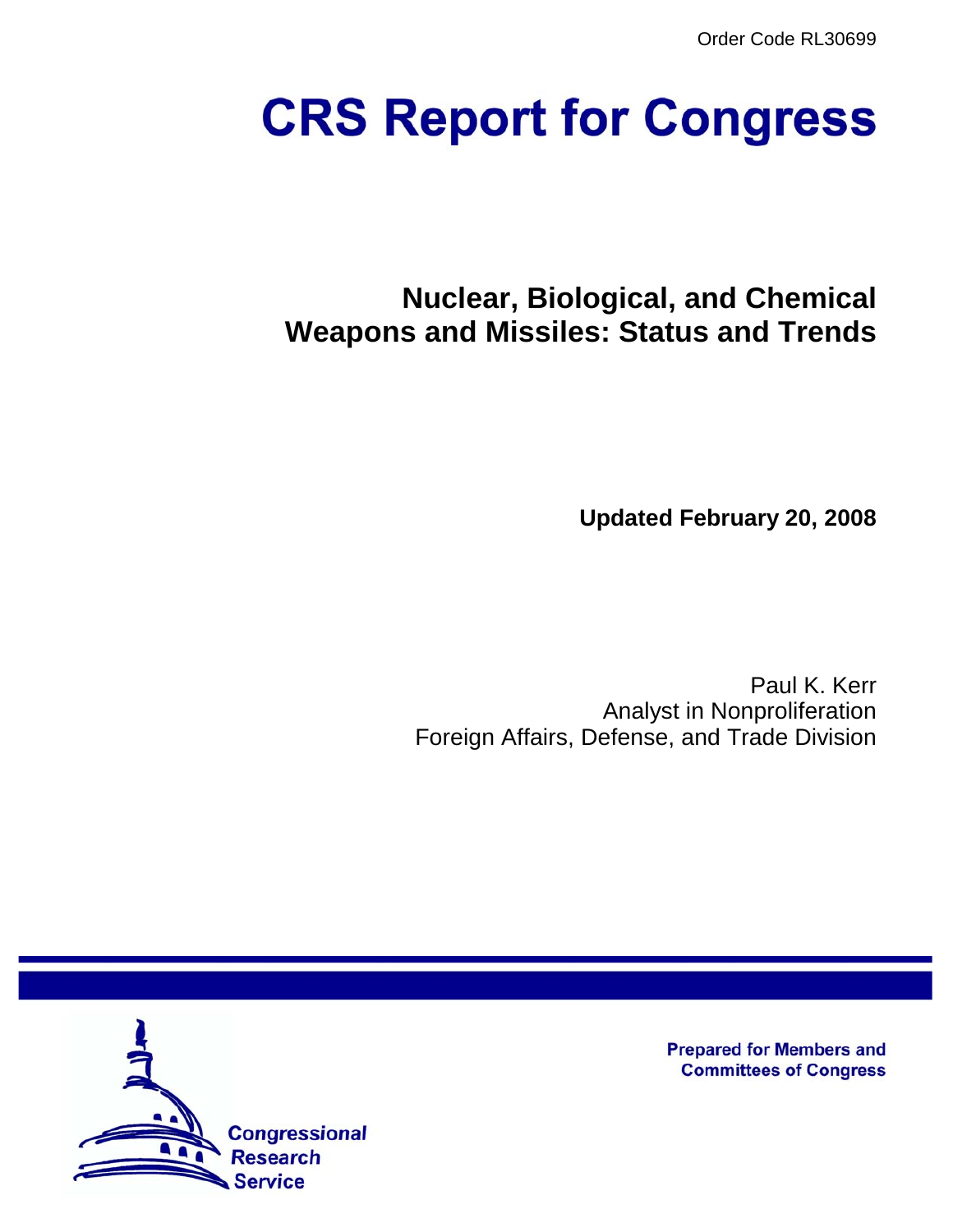# Nuclear, Biological, and Chemical Weapons and Missiles: Status and Trends

## **Summary**

The United States has long recognized the dangers inherent in the spread of nuclear, biological, and chemical (NBC) weapons, and missiles. This report, which analyzes NBC weapons programs potential threat patterns around the globe, is updated as needed.

The total number of nuclear, biological, and chemical weapons in the world is shrinking as the major powers scale back their inventories through unilateral reductions and arms control, but other countries and groups still try to acquire these weapons. There are five established nuclear weapon states (China, France, Russia, the United Kingdom, and the United States). India and Pakistan declared their nuclear weapons capability with nuclear tests in 1998, as did North Korea in 2006. Israel is also widely believed to have a nuclear weapon arsenal.

About a dozen countries have offensive biological weapons (BW) programs, and the same number have chemical weapons (CW) programs. That number could grow, as new technologies are developed and the international flow of information, goods, expertise, and technology continues. While the United States and Russia eliminated intermediate-range missiles and are reducing their intercontinental missile inventories, China is modernizing and expanding its missile force. North Korea, Iran, Israel, India, and Pakistan are building short- and medium-range missiles and are developing longer-range missiles. Dozens of countries have or are developing short-range ballistic missiles and more are likely to buy them. Over 80 countries have cruise missiles; about 40 manufacture or have the ability to manufacture them. And terrorists continue their efforts to acquire NBC capabilities.

Elements in North Korea, Russia, China, India, Pakistan, and other countries continue to export weapons technology. The potential for secondary proliferation markets has grown, and concern about the ability of individual actors like the Pakistani nuclear scientist, A.Q. Khan, to peddle nuclear technology has grown considerably.

The number of countries or groups that will acquire or produce NBC weapons may decrease if diplomacy, arms control treaties, nonproliferation regimes, and security and assistance strategies are effective. NBC weapons and missiles will remain a potential threat for the foreseeable future, but most observers readily agree that, even if nonproliferation policies alone are insufficient to halt NBC programs, such measures can slow those programs until states are persuaded that NBC weapons are not in their national security interest.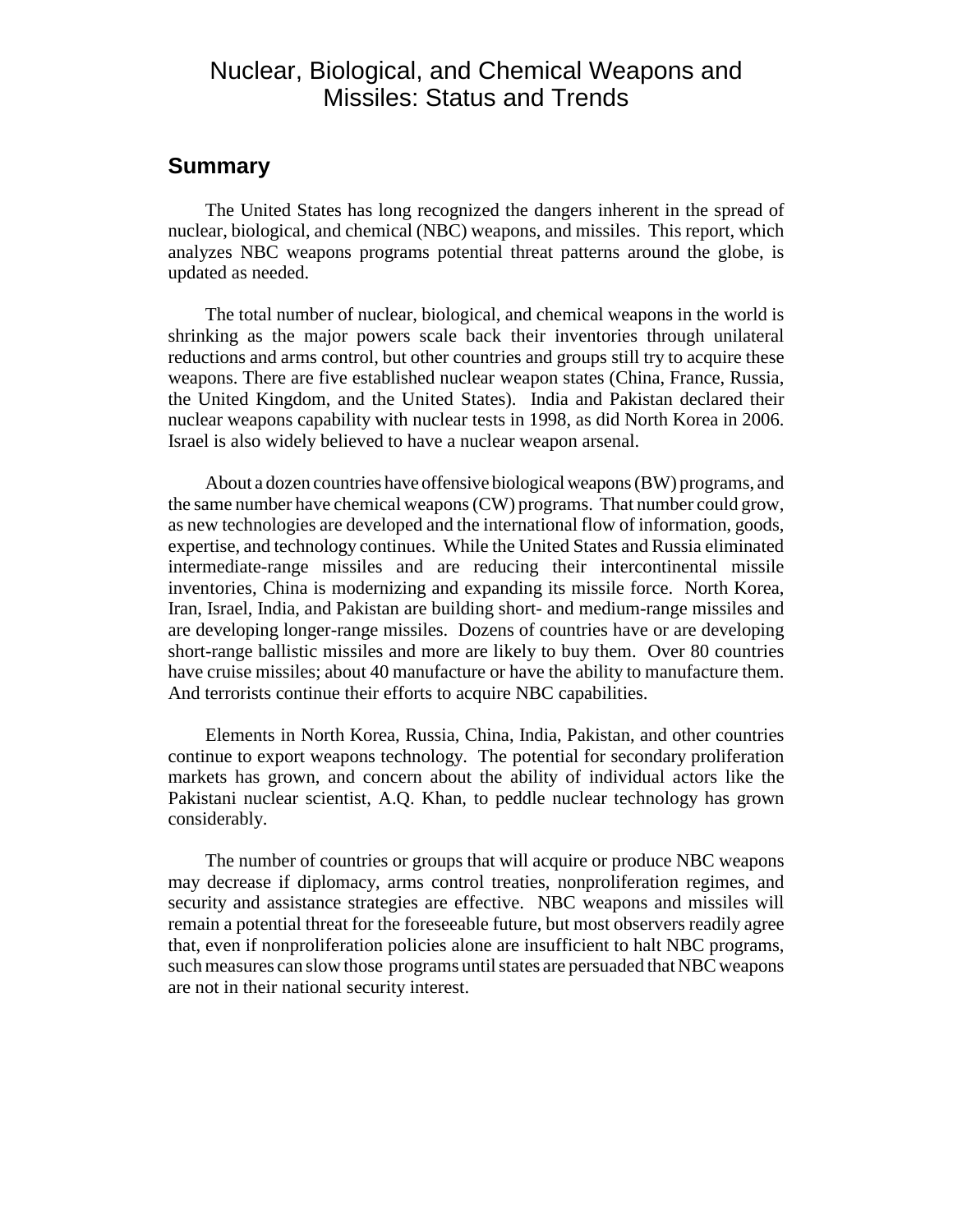# **Contents**

| Chemical Weapon Arsenals and Programs  16 |
|-------------------------------------------|
|                                           |
|                                           |
|                                           |
|                                           |
|                                           |

# **List of Tables**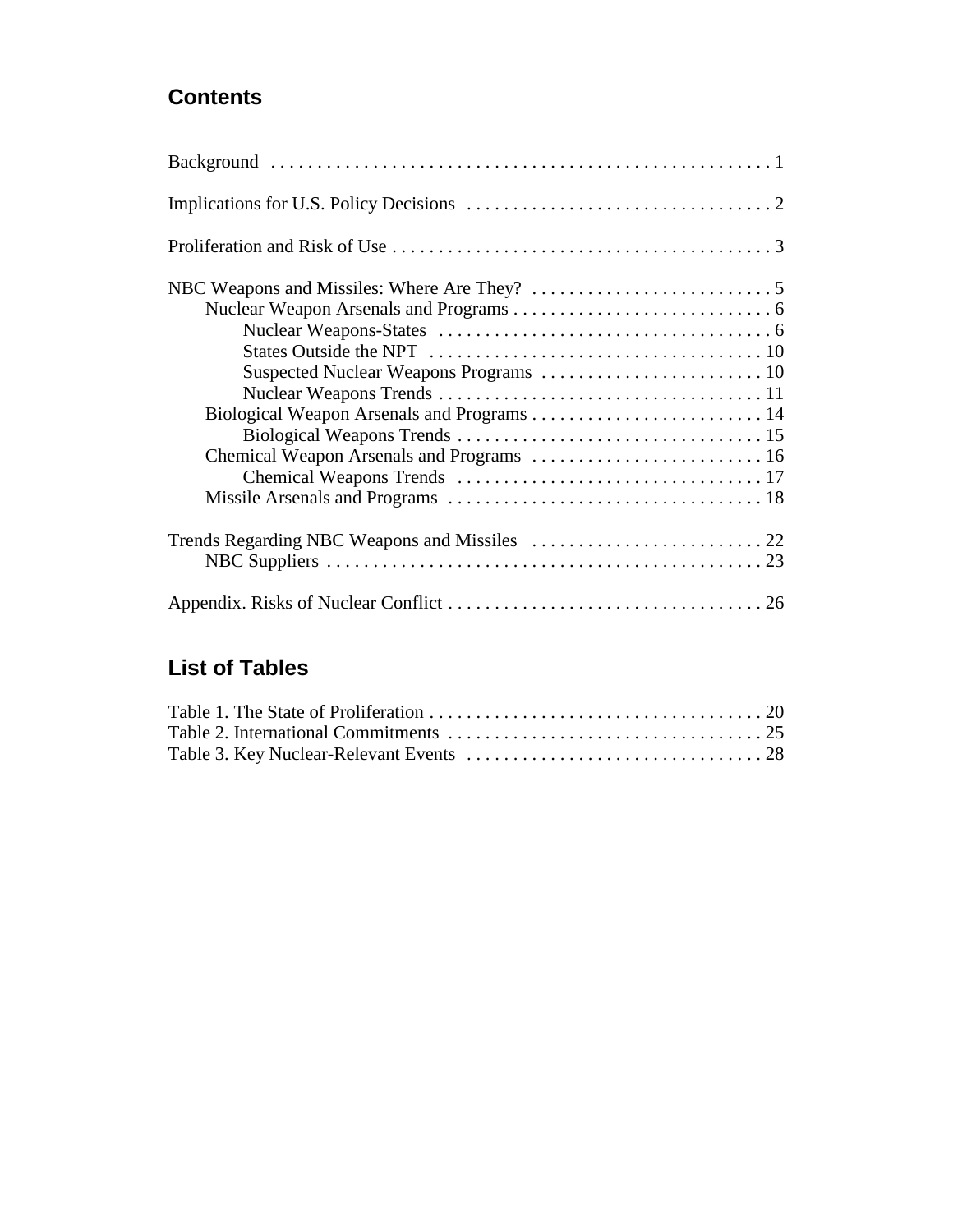# Nuclear, Biological, and Chemical Weapons and Missiles: Status and Trends

# **Background1**

In the mid-1990s, the primary threat posed by NBC weapons to the United States shifted from an all-out U.S.-Russian strategic exchange to less overwhelming, but more numerous and perhaps less predictable threats.<sup>2</sup> The dissolution of the Soviet Union had turned some Russian weapons of mass destruction (WMD) strengths into weaknesses and the fear of "loose nukes"prompted the U.S. government to help shore up the safety and security of Russian WMD infrastructure. Around the same time, U.N. inspections uncovered Iraq's massive NBC weapons programs and a crisis erupted over the North Korean nuclear weapons program. It could no longer be assumed that the United States would face symmetric or parallel threats. A "paradox of the new strategic environment," according to then-Secretary of Defense William Cohen, was that "American [conventional] military superiority actually *increases* the threat of nuclear, biological and chemical attack against us by creating incentives for adversaries to challenge us asymmetrically."<sup>3</sup> Accordingly, Congress has been concerned about the countries and groups that have nuclear, biological and chemical (NBC) weapons, are developing or trying to acquire them, and about those who have or seek missile delivery systems.

The heightened sense of vulnerability to terrorism since the attacks in September 2001, coupled with reports of al Qaeda pursuing research on chemical, biological, radiological, and nuclear weapons, has focused attention on the connection between terrorism and WMD. In March 2002, President Bush stated that "... every nation in our coalition must take seriously the growing threat of terror on a catastrophic scale — terror armed with biological, chemical, or nuclear weapons." The unpredictability of terrorist efforts to acquire NBC weapons and a potentially higher probability of use pose a serious challenge to global stability and security. In particular, the Bush Administration has singled out state sponsors of terrorism with

<sup>&</sup>lt;sup>1</sup> Steve Bowman of the Foreign Affairs, Defense, and Trade Division contributed to the analysis in this report.

<sup>&</sup>lt;sup>2</sup> Nuclear and biological weapons can cause massive casualties and other damage. The effects of chemical weapons are generally confined to smaller geographic areas and cause fewer casualties but can create panic in a poorly protected population. Although radiological weapons are sometimes considered in the WMD category, they are covered separately.

<sup>3</sup> Office of the Secretary of Defense, Report to Congress, *Proliferation: Threat and Response*, November 25, 1997 (hereafter *PTR 1997*).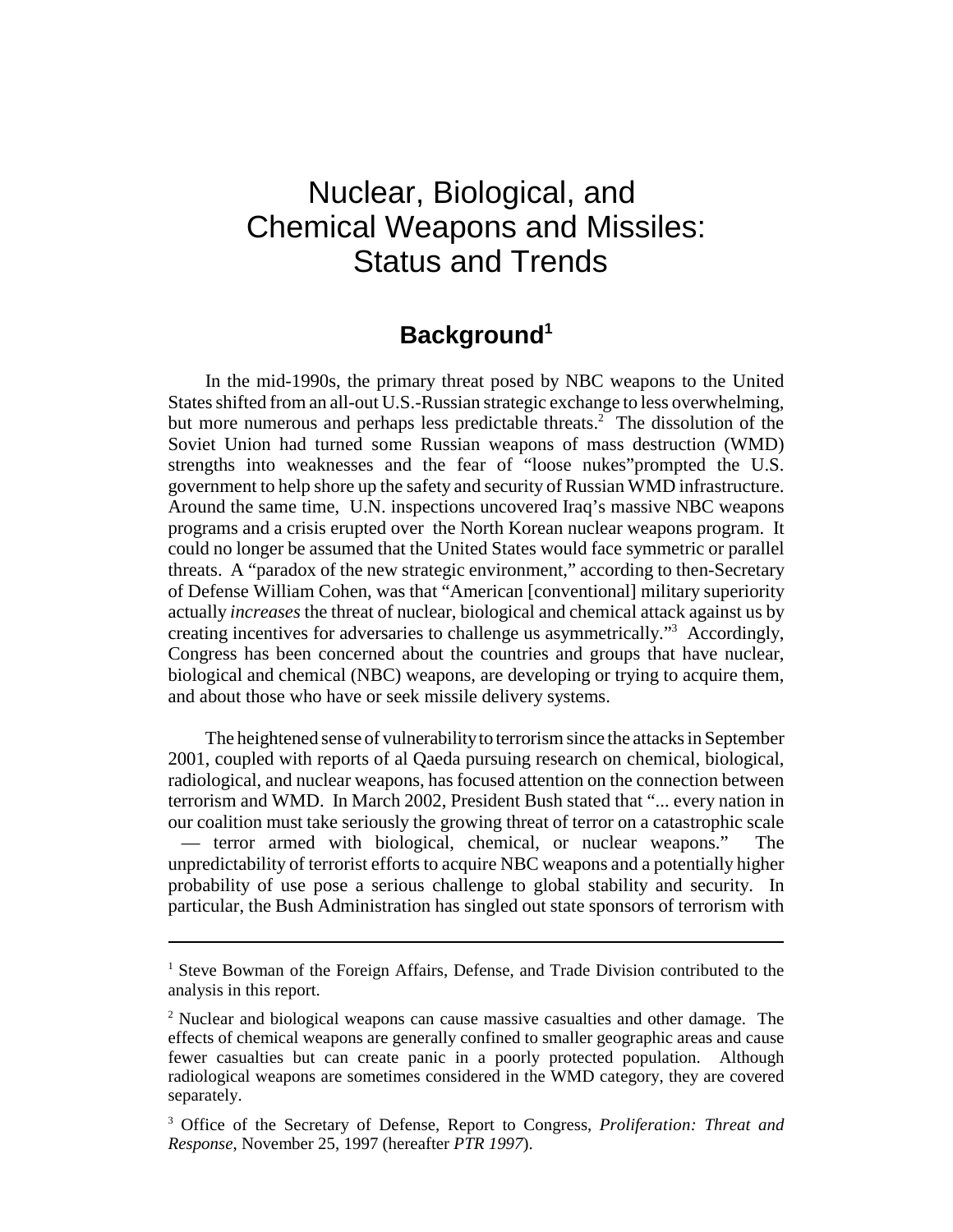NBC weapons programs as particular security threats. U.S. and allied leaders and analysts continue to debate the exact nature and extent of the WMD threat.

The status of nuclear, chemical, and biological weapons worldwide has changed only slowly over time. In absolute numbers, stockpiles are actually decreasing. Some U.S. and foreign analysts emphasize the positive impact of the demise of the Soviet Union and progress made in U.S.-Russian arms control and international arms control. Others emphasize the negative impact of the nuclear tests by India, Pakistan and North Korea; missile tests by North Korea, Iran, India, and Pakistan; continuing transfers of dangerous technology by states such as China, Russia, and North Korea; the activities of clandestine procurement networks; and a growing interest in NBC weapons among terrorists. This report focuses on the current threat and trends in nuclear, biological, and chemical weapons and missiles.

# **Implications for U.S. Policy Decisions**

Potential NBC weapons threats to U.S. security interests affect important national security and foreign policy decisions, including:

- the size and nature of the U.S. military force structure
- U.S. weapons and equipment acquisition
- U.S. doctrine and strategy for homeland defense and military operations abroad, including U.S. training for NBC environments
- foreign policy and economic policy toward countries of proliferation concern and their neighbors.

In addition, the status and trends of these weapons are key factors in national and international debates regarding:

- the character of the threat to U.S. security posed by nuclear, chemical and biological weapons delivered by terrorists, missiles, aircraft, or ships
- whether states or groups are acquiring NBC weapons and missiles to deter or to attack regional powers or the United States
- whether intelligence estimates should be based on the capability and/or intent of countries and terrorist groups to use NBC weapons and missiles
- whether U.S. intelligence collection and analysis resources are adequate
- whether the United States should emphasize a strategy of deterrence, preemption, or national defense
- the appropriate mix of defense (active and passive), export control, assistance, and arms control
- the appropriate mix of unilateral, bilateral, and multilateral approaches.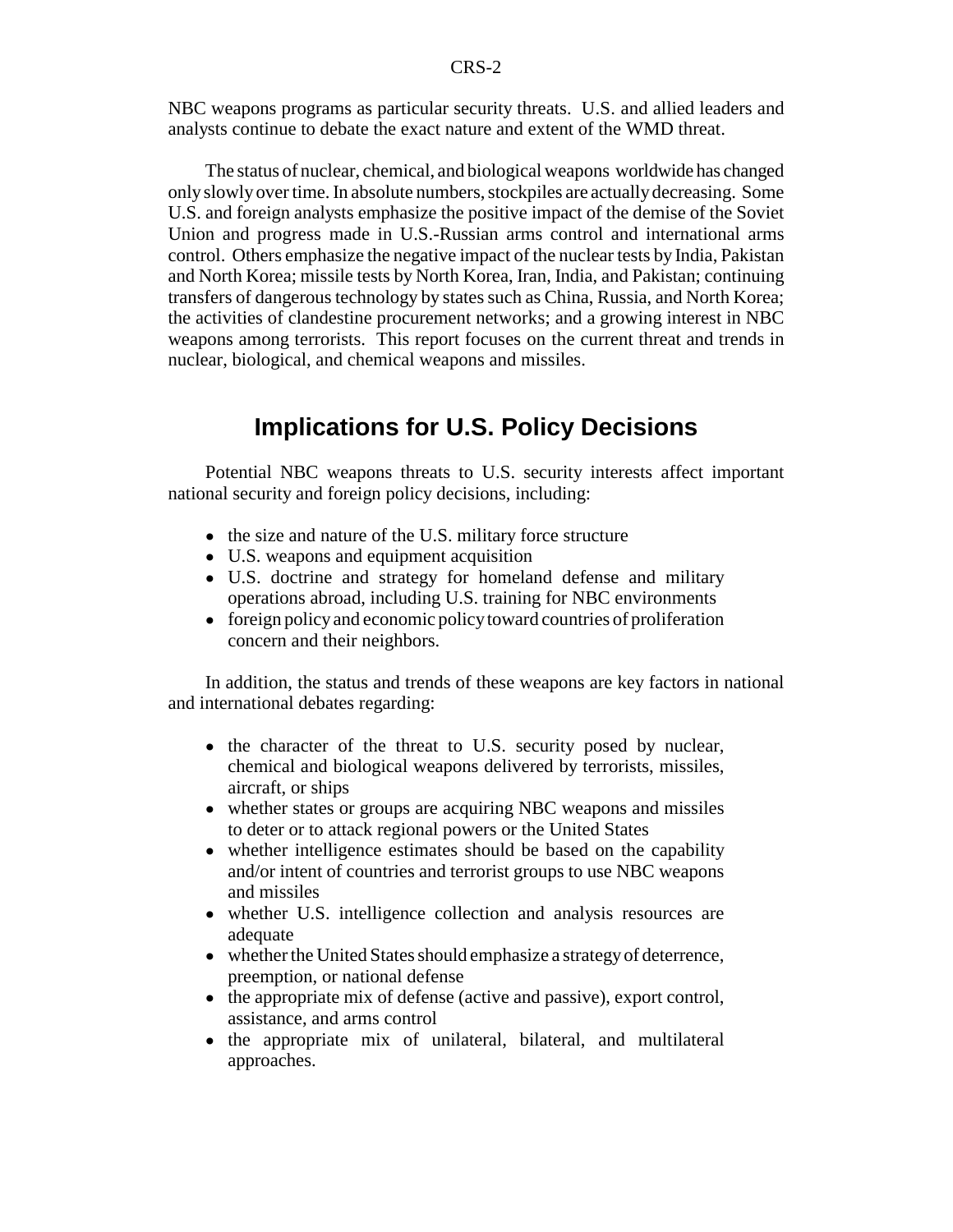In the last decade, the U.S. government has taken many steps to address NBC weapons proliferation.<sup>4</sup> For example, in December 2002, the White House released the "National Strategy to Combat Weapons of Mass Destruction," which divided relevant policy into three pillars: counterproliferation to combat WMD use; strengthened nonproliferation to combat WMD proliferation; and consequence management to respond to WMD use." Counterproliferation efforts include interdicting WMD materials, expertise and technology to hostile states and terrorist organizations, as well as deterrence, defense and mitigation. According to the 2002 strategy, these efforts also include preemptive actions to "detect and destroy an adversary's WMD assets before these weapons are used."5 Strengthened nonproliferation includes active diplomacy, multilateral regimes, threat reduction assistance, nuclear material and export controls, and nonproliferation sanctions. Finally, consequence management entails homeland defense against WMD threats.

## **Proliferation and Risk of Use**

Several factors appear to facilitate the spread of dangerous technology to additional countries and groups. These same factors also might increase the likelihood that NBC weapons will be used (either militarily or for blackmail):

- Technological developments (in NBC, computer, and production technology).
- Increasingly free flow of information, people and goods.
- Growing disparities in conventional military capabilities.
- Growing disparities in strategic defenses.
- Continued prestige of nuclear power.
- Growing prestige of missile capabilities.
- Perceived utility of NBC threats to deter U.S. intervention.
- ! Perceived disdain by major powers for certain arms control agreements and international cooperation on nonproliferation.

Threat assessments are highly debated exercises and necessarily subjective because they must assess not only technical capabilities (quantity and quality of weapons and control thereof) but also the intentions of the state or group that possesses the weapons (including options and thresholds for use). The connection between the existence of the technology or weapon and risk of use is not always clear. One school of thought is that the risk of use is directly proportional to the size of stockpiles or diffusion of technology or material. An opposing view is that the weapons themselves are manageable on a case-by-case basis.<sup>6</sup>

<sup>4</sup> See CRS Report RL31559, *Proliferation Control Regimes: Background and Status*, by Mary Beth Nikitin, Paul K. Kerr, Steve Bowman, and Steven A. Hildreth.

<sup>&</sup>lt;sup>5</sup> "National Strategy to Combat Weapons of Mass Destruction," December 11, 2002. See [http://www.whitehouse.gov/news/releases/2002/12/WMDStrategy.pdf].

<sup>&</sup>lt;sup>6</sup> These debates rarely occur about other military equipment because the norms against use are not so clearly defined. See CRS Report RL30427, *Missile Survey: Ballistic and Cruise* (continued...)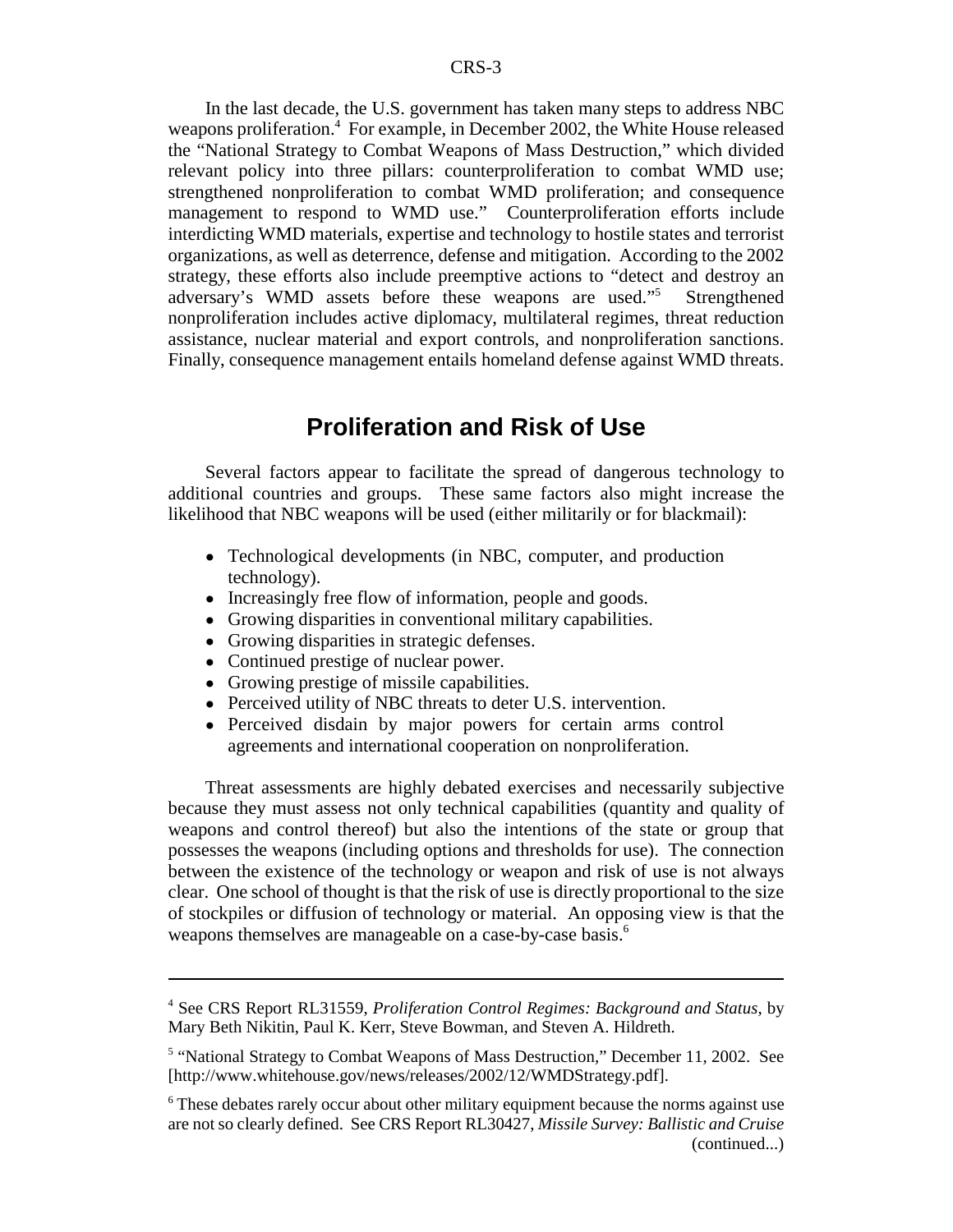In general terms, the reduction of global and regional tension helps reduce the perceived need for weapons of mass destruction. Economic and political integration are also thought to reduce incentives for proliferation. The strong and credible U.S. deterrent capability might weaken the likelihood that some hostile countries will acquire or use WMD. Analysts debate whether U.S. development of a National Missile Defense system would deter the proliferation and use of WMD or would incite further proliferation.

The NBC threat emanating from terrorist groups is even more complicated to assess. It is frequently argued that terrorist groups will find it easier to cross thresholds of NBC use than even some rogue states and that they will not adhere to traditional notions of deterrence. President Bush stated in a March 11, 2002, speech, "Some states that sponsor terror are seeking or already possess weapons of mass destruction; terrorist groups are hungry for these weapons, and would use them without a hint of conscience. And we know that these weapons, in the hands of terrorists, would unleash blackmail and genocide and chaos."7

The strong connection between the further spread of NBC capabilities to states and potential availability of technology to terrorists is not new. In the *National Security Strategy for a New Century* (2000), the Clinton Administration noted that the "proliferation of advanced weapons and technologies threatens to provide rogue states, terrorists and international crime organizations with the means to inflict terrible damage on the United States, our allies, and U.S. citizens and troops abroad." Two years later, the U.S. Special Representative for Nuclear Nonproliferation remarked to the NPT Preparatory Committee that

"The spread of nuclear weapons to additional states not only increases the risk of nuclear war among nations, but also increases the risk of nuclear terrorism. The nuclear weapon program of a proliferating state, from the design of a weapon to its assembly, offers new opportunities for exploitation by terrorists. New stockpiles of weapons-grade nuclear material present a tempting target. Nations seeking nuclear weapons who also harbor terrorists represent a particularly severe threat to the civilized world."8

On the other hand, analysts debate whether rogue states themselves plan to use WMD against the United States. Some analysts doubt these countries would overtly attack the United States with WMD because of the U.S. ability to conduct an overwhelming counterattack. But others contend NBC weapons might nevertheless be seen by these countries as useful to limit U.S. military options and as a weapon of last resort, particularly where regime survival is at stake.

The United States government works hard to decrease the risk of WMD use, the spread of such weapons and capabilities, and the U.S. vulnerability to the weapons.

 $6$  (...continued)

*Missiles of Selected Foreign Countries*, by Andrew Feickert.

<sup>&</sup>lt;sup>7</sup> See [http://www.whitehouse.gov/news/releases/2002/03/20020311-1.html].

<sup>&</sup>lt;sup>8</sup> Former Ambassador Norman A. Wulf's statement to the preparatory committee of the NPT Review Conference, New York, April 8, 2002.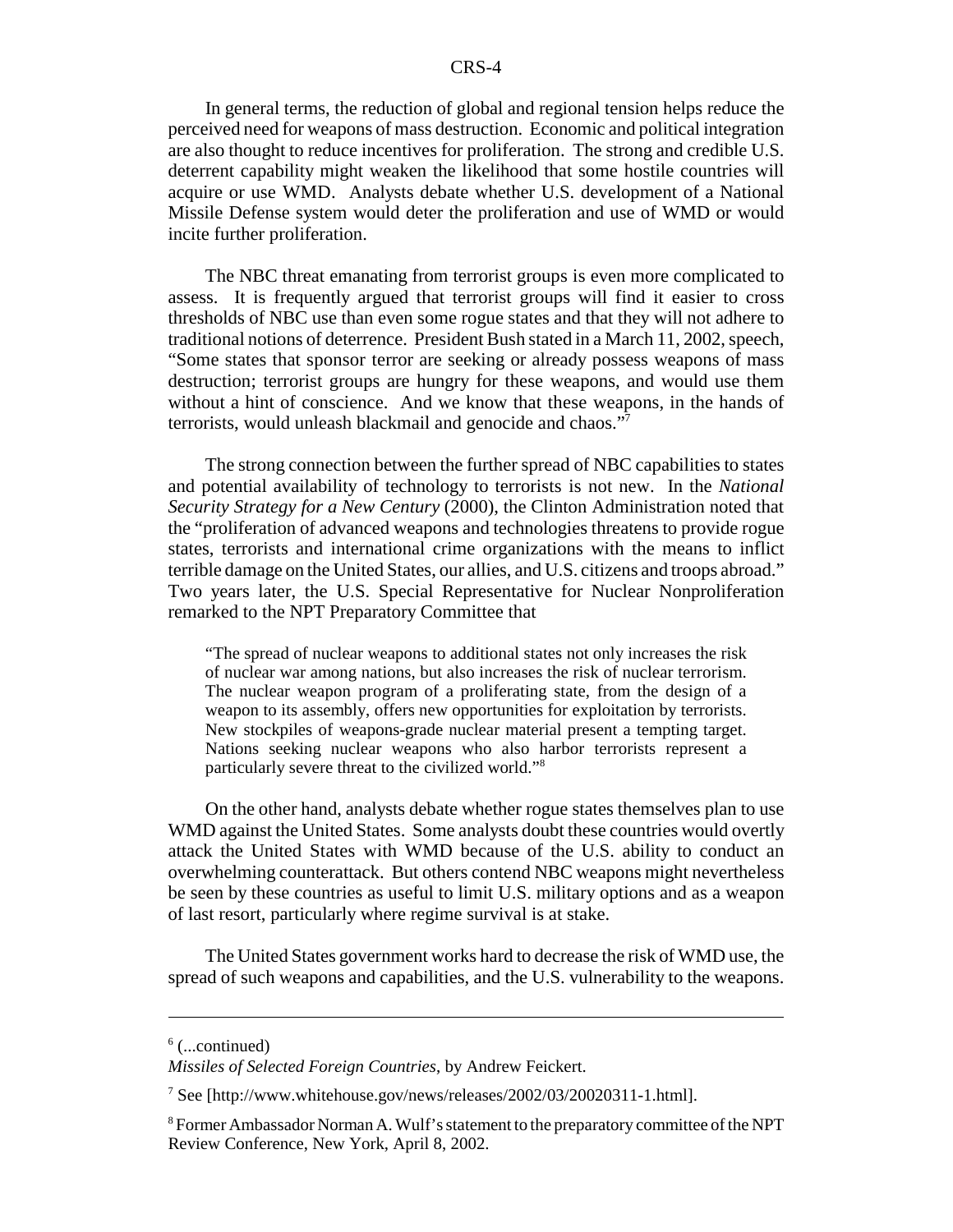U.S. leadership has been critical for the NPT, the International Atomic Energy Agency (IAEA), the Nuclear Suppliers Group, Zangger Committee, a fissile material production moratorium, the Chemical Weapons Convention, Australia Group, Missile Technology Control Regime, Wassenaar Arrangement, START I, II, and III, and bilateral efforts with numerous countries to discourage the spread of weapons technology and the acquisition, deployment, or use of WMD.<sup>9</sup> But various constituencies have criticized some recent U.S. actions for what they see as stimulating, as well as weakening the norms against, WMD proliferation: policies such as the development of a national missile defense; potential development of new nuclear weapons; withdrawing from the Anti-Ballistic Missile Treaty; discussions of regional missile defense systems in Asia and the Middle East; and refusal to consent to ratification of the Comprehensive Test Ban Treaty. Some critics are concerned that broader nonproliferation objectives will fall prey to shorter term goals in the war on terrorism.10 Abroad, observers have expressed concern that the United States is abandoning its arms control and nonproliferation leadership and that the U.S. emphasis on freedom of action will translate into other states seeking the same (e.g., Russia), to the detriment of the international nonproliferation regime.<sup>11</sup>

Missile defense advocates argue that missile defense strengthens deterrence and "keeps rogue states from being able to blackmail the United States, its friends or allies by threatening a missile attack." Additionally, they note that missile defense weakens the incentive to develop, test, produce and deploy missiles by states like Iran and North Korea.<sup>12</sup>

# **NBC Weapons and Missiles: Where Are They?**

About twenty-five countries, according to various U.S. government sources, are suspected of having nuclear, biological, or chemical (NBC) weapons programs or stockpiles. **Table 1** lists those countries that have, or may have had NBC weapon programs and missile capabilities within the last several years. Table 1 distinguishes between stages of development — from a research and development (R&D) program, to acquiring components for weapons, to an actual stockpile. Most of these capabilities have been developed covertly.

<sup>9</sup> For explanations of these agreements, see CRS Report RL33865, *Arms Control and Nonproliferation: A Catalog of Treaties and Agreements*, by Amy F. Woolf, Paul K. Kerr, and Mary Beth Nikitin.

<sup>&</sup>lt;sup>10</sup> See Leonard Weiss, "The Nexus of Counterterrorism and Nonproliferation Policy," *Monitor*, Winter 2002, Vol. 8, No. 1, pp. 3-7.

<sup>&</sup>lt;sup>11</sup> Remarks by Therese Delpech, Director, Strategic Affairs, French Atomic Energy Commission, at Wilson Center forum, April 16, 2002. See also Jayantha Dhanapala, "Arms Control and Multilateralism: The Problem of Political Will," presentation to Tenth Annual International Arms Control Conference — Conundrums in Arms Control: The New Millennium," Albuquerque, New Mexico, April 14-16, 2000, is available online at [http://disarmament.un.org:8080/speech/statements.htm].

<sup>&</sup>lt;sup>12</sup> Fact Sheet: U.S. State Department on U.S. Nonproliferation Efforts, September 7, 2001. [http://usinfo.state.gov]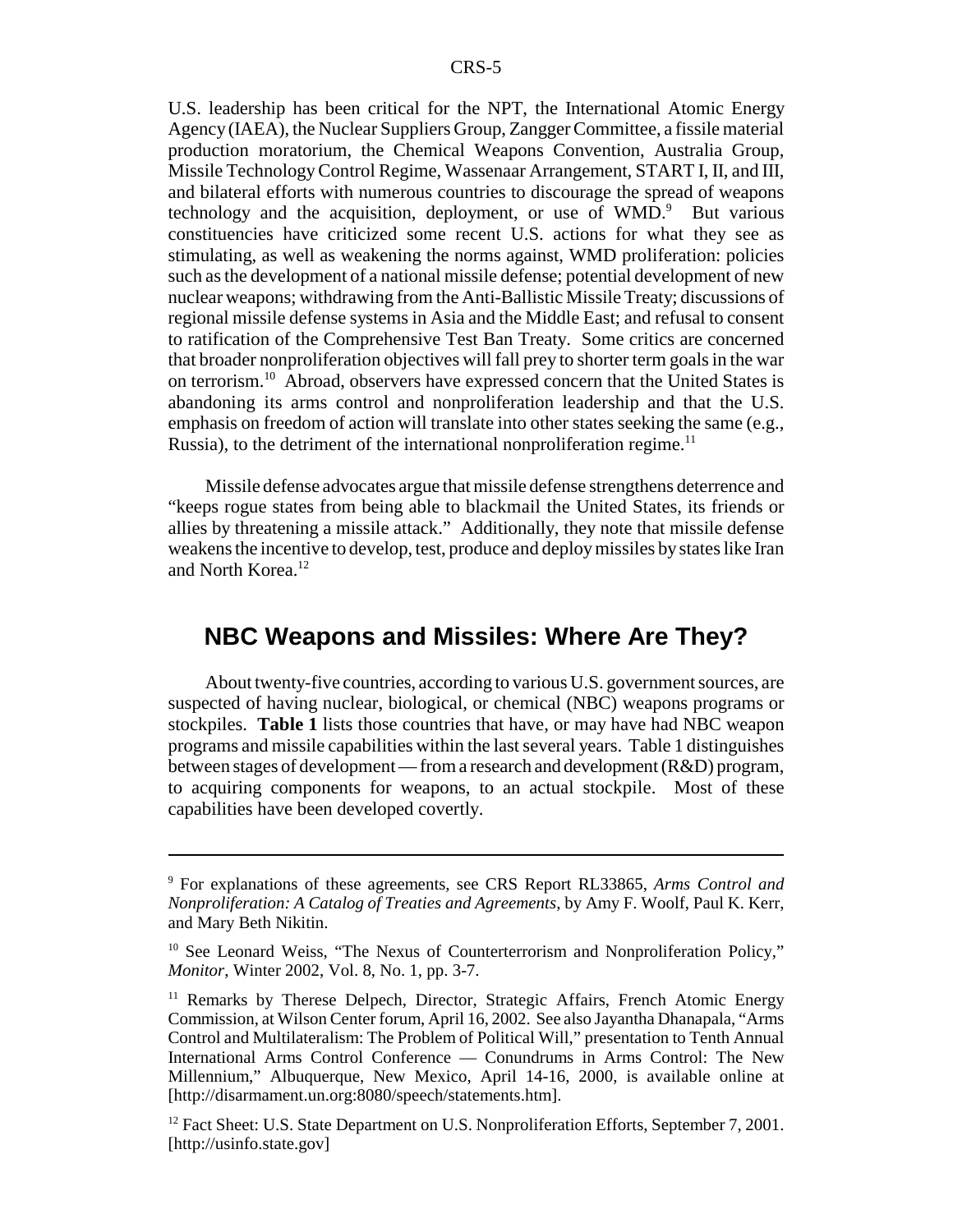U.S. intelligence on foreign WMD programs can vary dramatically not just among countries, but also among such programs for a single country. In general, nuclear and ballistic missile programs are more easily detectable than biological and chemical weapons programs because the former often have specific characteristics (e.g., flight tests, reactor operations) which are more easily observed. **Table 1** does not attempt to portray a country's intent — how serious its pursuit of NBC weapons capability is, or what its ultimate objectives might be. These variables would have a significant impact on threat assessments of WMD capability.

In numerical terms, NBC weapons, missiles and programs have not grown much in the last decade, as proliferation by a few countries has been offset by reductions in weapons by others. However, some countries are actively building NBC weapon stockpiles and they are improving capabilities to deliver these weapons, taking advantage of increasingly- available missile technology. These states are seeking or have developed indigenous production capabilities, and some have themselves become suppliers of NBC weapon or missile technologies. Some of these new suppliers either support terrorism or have terrorist activities on their soil. The potential for additional countries, or possibly terrorist groups, to produce NBC weapons using available technology, has become a greater concern in recent years.

#### **Nuclear Weapon Arsenals and Programs**

Five states are considered nuclear weapon states under the Nuclear Non-Proliferation Treaty (NPT): China, France, Russia, the United Kingdom, and the United States. Four of these countries have declared that they have stopped producing fissile material; China is believed to have stopped.<sup>13</sup> Four other states — India, Israel, Pakistan, and North Korea — have nuclear weapons. The first three have not signed the NPT. North Korea announced its withdrawal from the NPT January 10, 2003. Whether the government remains an NPT state-party is unclear.

#### **Nuclear Weapons-States.**

China does not publicly disclose its nuclear arsenal. However, a 2004 Chinese foreign ministry fact sheet stated that Beijing "has performed the least number of nuclear tests and possesses the smallest nuclear arsenal."<sup>14</sup> Defense Intelligence Agency Director Lieutenant General Michael Maples told the Senate Armed Services Committee in February 2006 that "China currently has more than 100 nuclear warheads."<sup>15</sup>

<sup>13</sup> Office of the Secretary of Defense, Report to Congress, *Proliferation: Threat and Response*, 2001 (hereafter *PTR 2001*), p.14

<sup>&</sup>lt;sup>14</sup> [http://www.fmprc.gov.cn/eng/wjb/zzjg/jks/cjjk/2622/t93539.htm]. Notably, the United Kingdom made the same claim in its December 2006 Defence White Paper*, The Future of the United Kingdom's Nuclear Deterrent (*hereafter *UK White Paper).* The paper and accompanying factsheets may be found at [http://www.fas.org/nuke/guide/uk/doctrine/ sdr06/index.html]. The United Kingdom then possessed about 200 operationally available nuclear warheads, according to that paper.

<sup>&</sup>lt;sup>15</sup> "Current and Projected National Security Threats to the United States," Statement for the (continued...)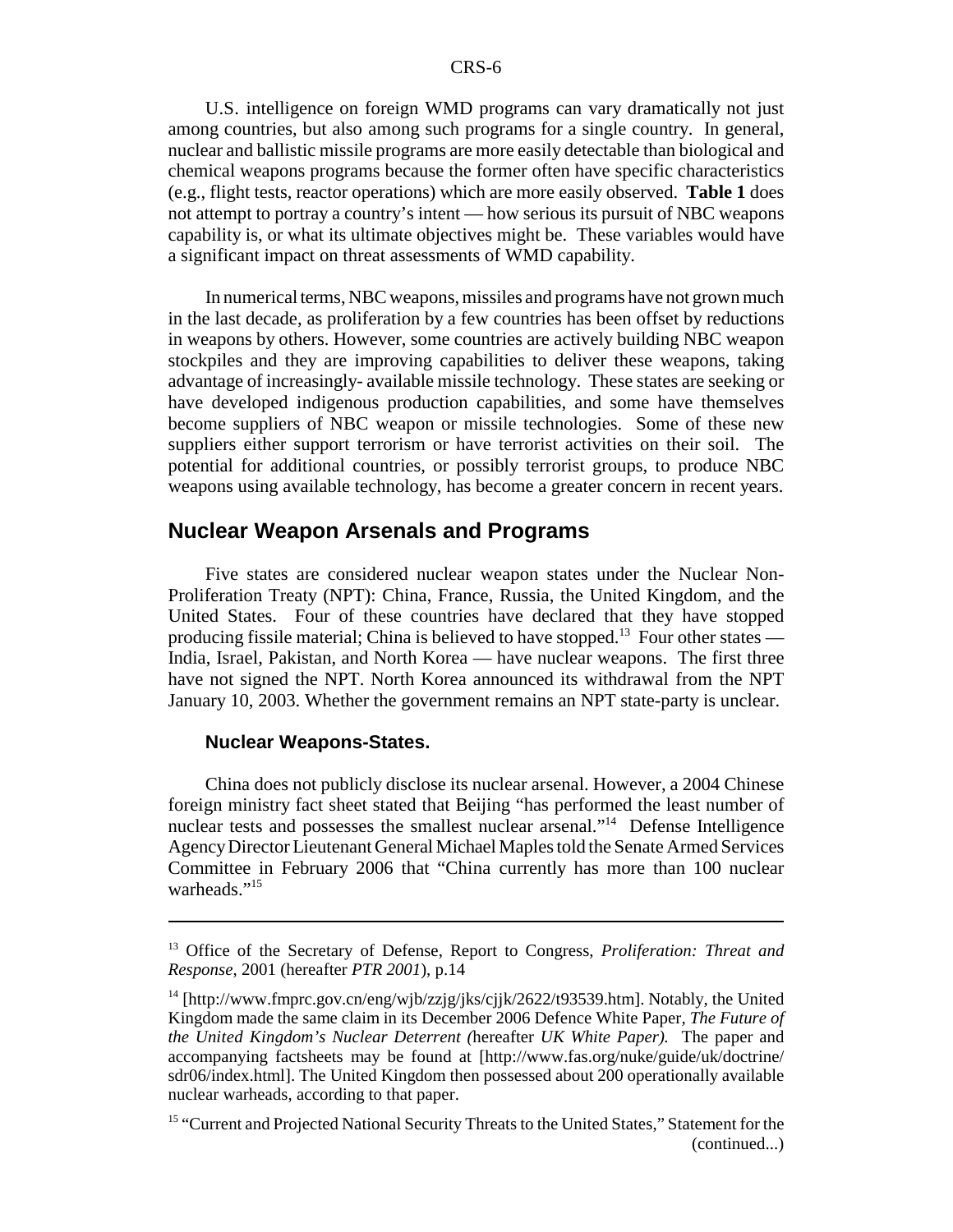Beijing has between 90-112 nuclear warheads deployed on its land-based ballistic missiles:

- 20 CSS-4 Intercontinental Ballistic Missiles (ICBM) (liquid-fueled, range  $12,900 + km$ ). These are the only missiles that can reach the continental United States;
- $\bullet$  16-24 CSS-3 ICBMs (liquid-fueled, range  $5,470 + km$ );
- 14-18 CSS-2 IRBMs (Intermediate-Range Ballistic Missiles (IRBM) (liquid-fueled, range  $2,790 + km$ );
- ! 40-50 CSS-5 MRBM (Medium-Range Ballistic Missiles) (mobile, solid-fueled, range  $1,770 + km$ <sup>16</sup>

(For an explanation of the different classes of missiles, see **Table 1**.)

According to the 2007 Department of Defense "Annual Report to Congress on the Military Power of the People's Republic of China," Beijing's solid-fueled, roadmobile DF-31 ICBM "achieved initial threat availability in 2006, and will likely achieve operational status in the near future, if it has not already done so."<sup>17</sup> That missile has an estimated range of 7,250 km. None of China's nuclear-armed missiles carry multiple reentry vehicles.

China also has one XIA-class ballistic-missile submarine with 12 launch tubes capable of holding 1,700 km range JL-1 (Submarine-Launched Ballistic Missiles) SLBM.<sup>18</sup> The precise status of that submarine is unclear. According to the National

 $17$  A Department of Defense official explained during a May 2007 press briefing that

(DoD Background Briefing with Defense Department Officials, May 25, 2007.)

<sup>18</sup> *CMP 2007*; National Air and Space Intelligence Center, *Ballistic and Cruise Missile Threat*, March 2006 (Hereafter, *BCMT 2006*).

 $15$  (...continued)

Record Senate Armed Services Committee, February 28, 2006.

<sup>16</sup> U.S. Department of Defense. *Annual Report to Congress on the Military Power of the People's Republic of China*, 2007 (Hereafter, *CMP 2007*). The data from the 2005 version of the report shows that China had a total of 73-85 warheads on its ballistic missiles; the 2006 report data gives a total of 73-112. Each of the three reports contains different estimates for the numbers of CSS-5 missiles.

When we say initial threat availability, what we mean is that the system is available and could be used if China's leaders determine that they wanted to. The distinction between initial threat availability and initial operational capability is that right now we assess that DF-31 may not be fully integrated into the force structure, may not have all the requisite supporting personnel/equipment that we believe they would need to have to be considered fully operational.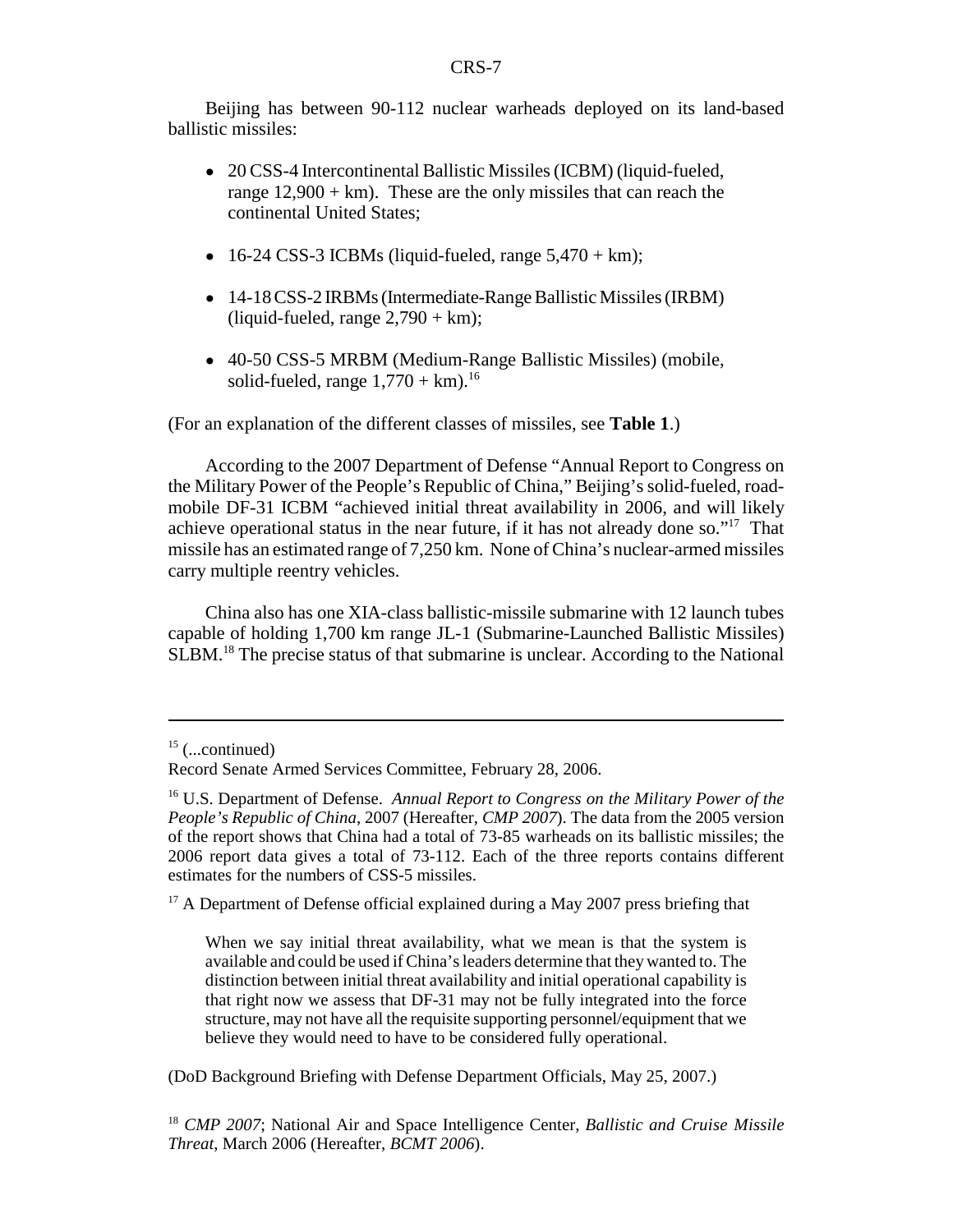Air and Space Intelligence Center (NASIC), it is not deployed.<sup>19</sup> Responding to a question from *Seapower* magazine on whether the submarine is operational, the Office of Naval Intelligence (ONI) stated in December 2006 that the XIA "likely constitutes a limited component of China's current nuclear deterrent force." ONI's statement added that " the range of the JL-1 limits the XIA's utility as a deterrent platform," but the missile could still hit "targets throughout the region ... from launch points inside traditional Chinese Navy operating areas."20

According to a National Resources Defense Council (NRDC) estimate, Beijing may have about 40 nuclear bombs for delivery by aircraft.<sup>21</sup> But those weapons may not be deployed. A 1993 National Security Council report to Congress states that the "Chinese Air Force has no units whose primary mission is to deliver China's small stockpile of nuclear bombs. Rather, some units may be tasked for nuclear delivery as a contingency mission."22

The NRDC also estimates that Beijing may have about 70 nuclear warheads in storage. $^{23}$ 

France has approximately 350 nuclear warheads deployed on submarinelaunched ballistic missiles (SLBMs) and air-launched cruise missiles (ALCMs).<sup>24</sup> None of these weapons are currently aimed at any designated targets. Paris has four ballistic missile submarines, each of which can carry 16 4,000 km-range M45 SLBMs. Each missile can hold up to six warheads. France is developing the 6,000 km-range M51 SLBM to replace the M45. Paris has also been developing a new class of ballistic submarines; the last of the four is to come into service in 2010.

France's other nuclear warheads are carried on the 300 km range Air-Sol-Moyenne Portée (ASMP) cruise missiles carried by Mirage 2000N and Super Étendard aircraft. 50 are assigned to the former; 10 to the latter. France is also developing a new ALCM (the 400-500 km range ASMP-A) for deployment on some Mirage and Rafale aircraft.

In July 2007, Russian strategic nuclear forces included 104 10-warhead SS-18 ICBMs, 136 6-warhead SS-19 ICBMs, 222 single-warhead SS-25 road-mobile missiles, 44 single-warhead, silo-based SS-27 ICBMs, and 3 single-warhead, mobile SS-27 ICBMs. Moscow also has 14 ballistic missile submarines, equipped with a

<sup>19</sup> *BCMT, 2006.*

 $^{20}$  ONI's responses can be found at [http://www.fas.org/nuke/guide/china/ONI2006.pdf].

<sup>21</sup> *Chinese Nuclear Forces*, *2006,* Natural Resources Defense Council Nuclear Notebook (Hereafter, *Chinese Nuclear Forces, 2006*).

<sup>22</sup> National Security Council, *Report to Congress on Status of China, India and Pakistan Nuclear and Ballistic Missile Program*s, 1993.[http://www.fas.org/irp/threat/930728 wmd.htm].

<sup>23</sup> *Chinese Nuclear Forces*, *2006*.

<sup>24</sup> *UK White Paper*; SIPRI Yearbook 2007; *French Nuclear Forces*, *2005* Natural Resources Defense Council Nuclear Notebook.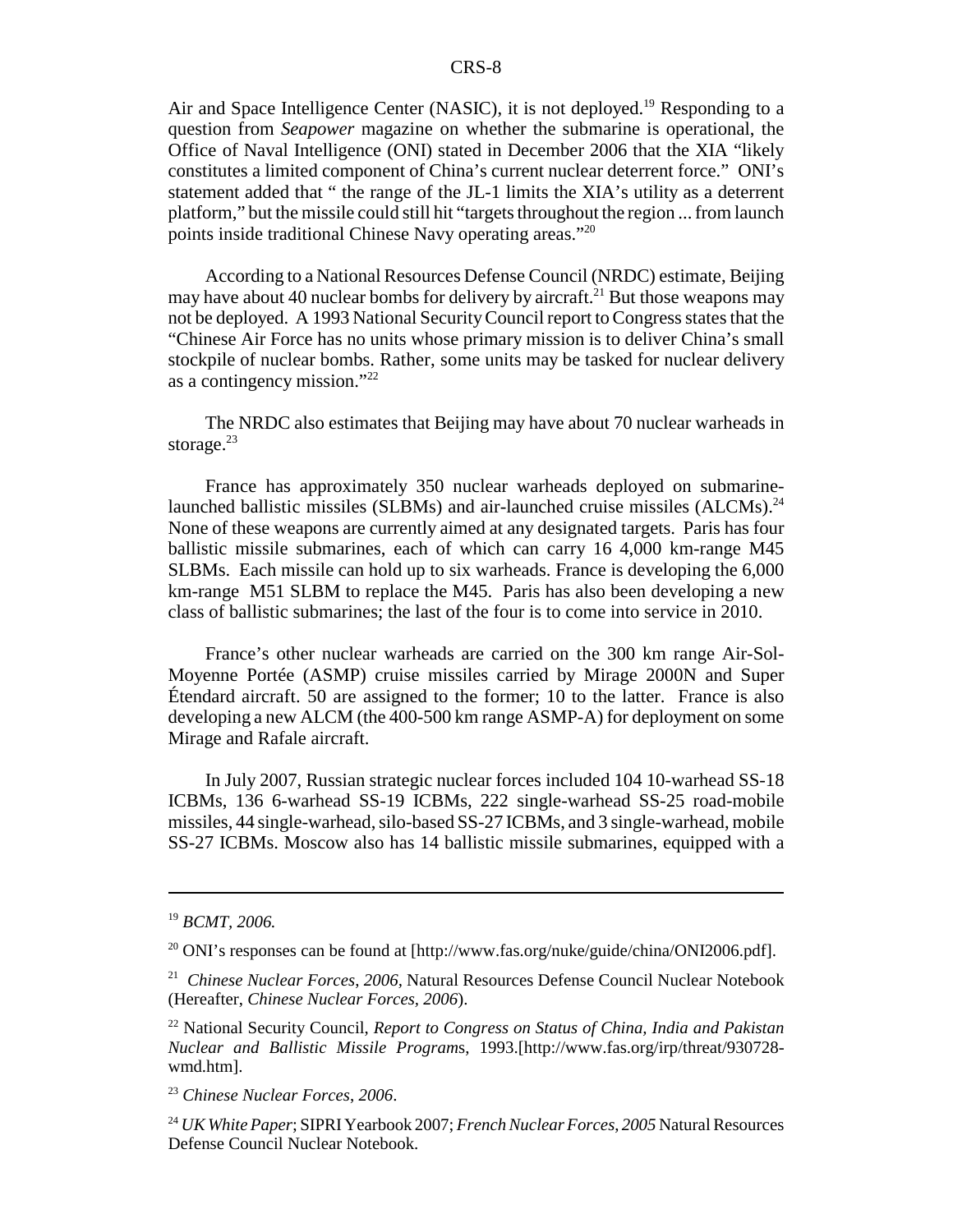total of 288 SLBMs. Russia's bomber fleet consists of 78 aircraft — 15 Blackjack bombers and 63 Bear H bombers. Under the rules of the Strategic Arms Reduction Treaty (START), each of these counts as 8 warheads, but they can be equipped to carry up to 16 cruise missiles.<sup>25</sup> Russia is also estimated to have approximately 2,000-3,000 operational tactical warheads and approximately 8,000-10,000 stockpiled strategic and tactical warheads.<sup>26</sup>

Moscow's strategic forces are designed to deter nuclear and conventional aggression, but Russia "is prepared to conduct limited nuclear strikes" to repel an enemy or change the course of battle. An unauthorized or accidental nuclear launch of a Russian strategic missile is deemed highly unlikely.<sup>27</sup>

The United Kingdom has fewer than 160 operationally available nuclear warheads. These are deployed on four Vanguard-class submarines, each of which carries up to 48 warheads on a maximum of 16 Trident D5 SLBMs. That missile has a range of about 7,400 km. According to a December 2006 White Paper, the United Kingdom normally has only one submarine "on deterrent patrol at any one time," which is "normally at several days 'notice to fire.'" The missiles are "not targeted at any country," the paper adds.<sup>28</sup> The White Paper states that the United Kingdom intends to reduce its reserve stockpile by 20%. The size of that stockpile is secret, but the paper describes it as a "small margin to sustain the operationally available warheads."

The United Kingdom projects that its currently-deployed submarines will begin leaving service in the early 2020s. In March 2007, Parliament approved the government's plan, announced in December 2006, to develop a new class of replacement submarines.29 According to the White Paper, London could decide to deploy only three submarines, but that decision "will be taken when we know more about their detailed design." The government has also decided to participate in the U.S. Life Extension Program for the Trident missile, which will enable London to retain the missile in service until the early 2040s.

<sup>25</sup> See CRS Report RL31448, *Nuclear Arms Control: The Strategic Offensive Reductions Treaty*, by Amy F. Woolf.

<sup>26</sup> Arms Control Association Fact Sheet.[http://www.armscontrol.org/factsheets/ Nuclearweaponswhohaswhat.asp]

 $27$  Ibid.

<sup>&</sup>lt;sup>28</sup> *UK White Paper*; Secretary of State Rt Hon Des Browne confirmed in a November 15, 2007 written statement to Parliament that the United Kingdom has "now reduced the number of operationally available warheads from fewer than 200 to fewer than 160." [http://www.publications.parliament.uk/pa/cm200708/cmhansrd/cm071115/text/71115w 0007.htm#07111542000024]

<sup>29</sup> Wade Boese, "UK Nuclear Submarine Plan Wins Vote," *Arms Control Today*, April 2007.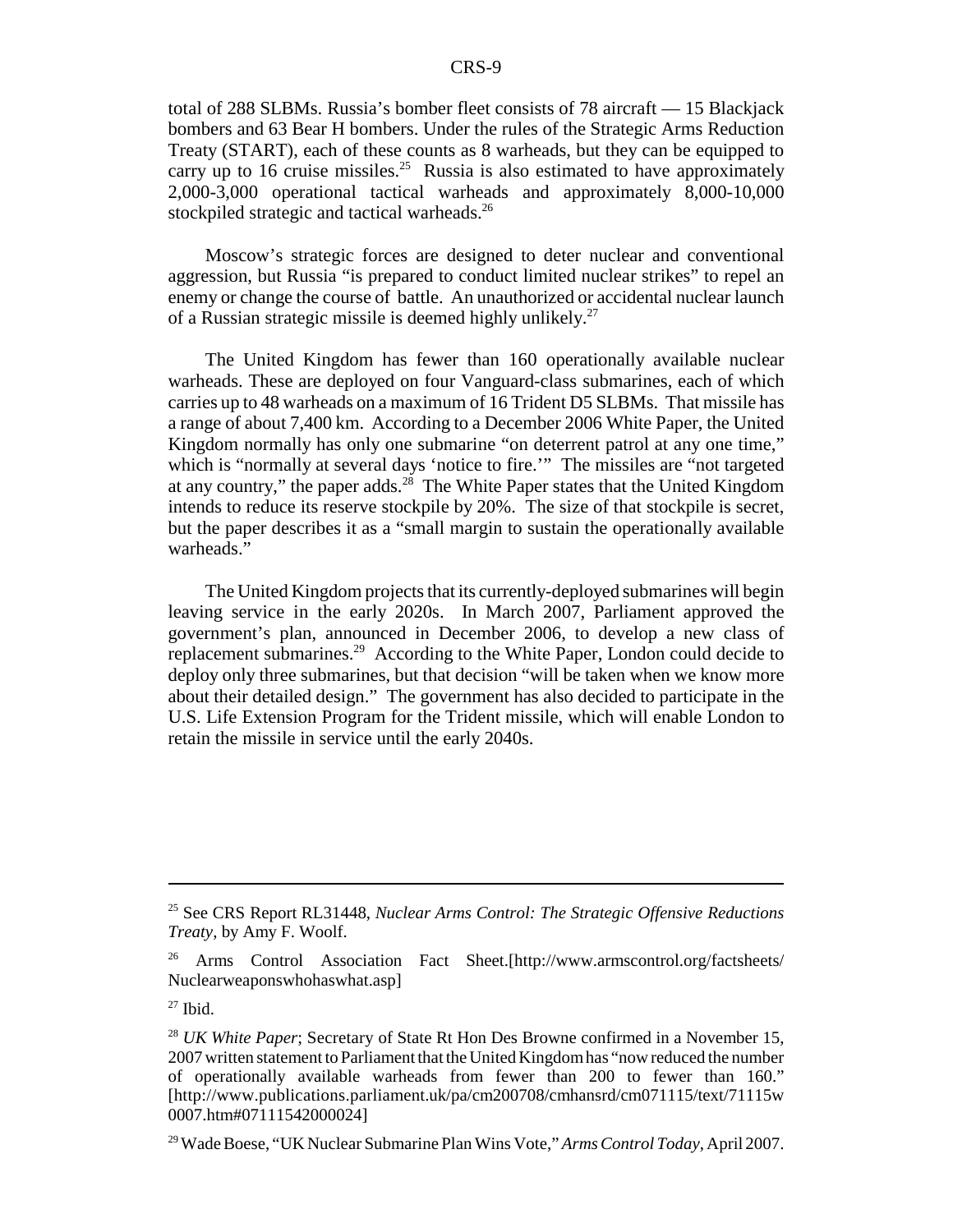#### **States Outside the NPT.**

Israel is said to have produced its first nuclear weapon in the late 1960s and may now have between 75 and 200 weapons.<sup>30</sup> India and Pakistan tested nuclear weapons in 1998 and declared their nuclear weapons capability, removing the shroud of nuclear ambiguity on the subcontinent (India tested a "peaceful nuclear device" in May 1974). According to current estimates, Pakistan has approximately 60 nuclear warheads and India has between 36 and 100 nuclear warheads.<sup>31</sup>

North Korea has produced enough plutonium for at least six nuclear weapons and tested a nuclear weapon with a yield of under 1 kiloton in October 2006. Pyongyang shut down the facilities related to its plutonium-based nuclear weapons program in July 2007.<sup>32</sup> In 2002, the Central Intelligence Agency (CIA) assessed that North Korea began to develop a uranium enrichment program in 2000. The intelligence community continues to assess that Pyongyang has in the past pursued a uranium enrichment capability and judges with "at least moderate confidence" that the program continues today. North Korea continues to deny the existence of a uranium enrichment program.<sup>33</sup>

#### **Suspected Nuclear Weapons Programs.**

Iran has long been suspectedof pursuing a nuclear weapons program. But these concerns increased when an IAEA investigation, which began in 2002, revealed an array of nuclear activities that had not previously been reported to the agency. These included centrifuge and laser enrichment activities and facilities, and the separation of a small quantity of plutonium. As part of an agreement with three nations of the European Union (known as the EU-3, or Germany, France, and the United Kingdom), Iran agreed in October 2003 to sign the Additional Protocol to its nuclear safeguards agreement (which allows for enhanced inspections) and to suspend all uranium enrichment-related activities in return for a promise of technical assistance. Although Iran renewed and expanded its pledge in November 2004 to encompass all enrichment and processing related activities, little negotiating progress was made.

<sup>30</sup> Avner Cohen, *Israel and the Bomb* (New York: Columbia University Press), 1998, p. 1; "Completing the Deterrence Triangle," Carnegie Endowment for International Peace, Non-Proliferation Project, v. 3, no. 18, June 29, 2000; [http://www.armscontrol.org/factsheets/Nuclearweaponswhohaswhat.asp]; *UK White Paper.* According to a 1974 U.S. National Intelligence Estimate, the intelligence community assessed that Israel "has produced and stockpiled a small number" of nuclear weapons. A 1999 Defense Intelligence Agency report stated that Israel possessed 60-80 nuclear weapons.

<sup>31</sup> See CRS Report RL34248, *Pakistan's Nuclear Weapons:Proliferation and Security Issues*, by Paul Kerr and Mary Beth Nikitin; Arms Control Association Fact Sheet,

<sup>[</sup>http://www.armscontrol.org/factsheets/Nuclearweaponswhohaswhat.asp]; SIPRI Yearbook 2007.

<sup>32</sup> See CRS Report RL34256, *North Korea's Nuclear Weapons: Latest Developments*, by Mary Beth Nikitin.

<sup>&</sup>lt;sup>33</sup> Annual Threat Assessment of the Director of National Intelligence for the Senate Select Committee on Intelligence,February 5, 2008, at [http://www.dni.gov/testimonies/20080205\_ testimony.pdf].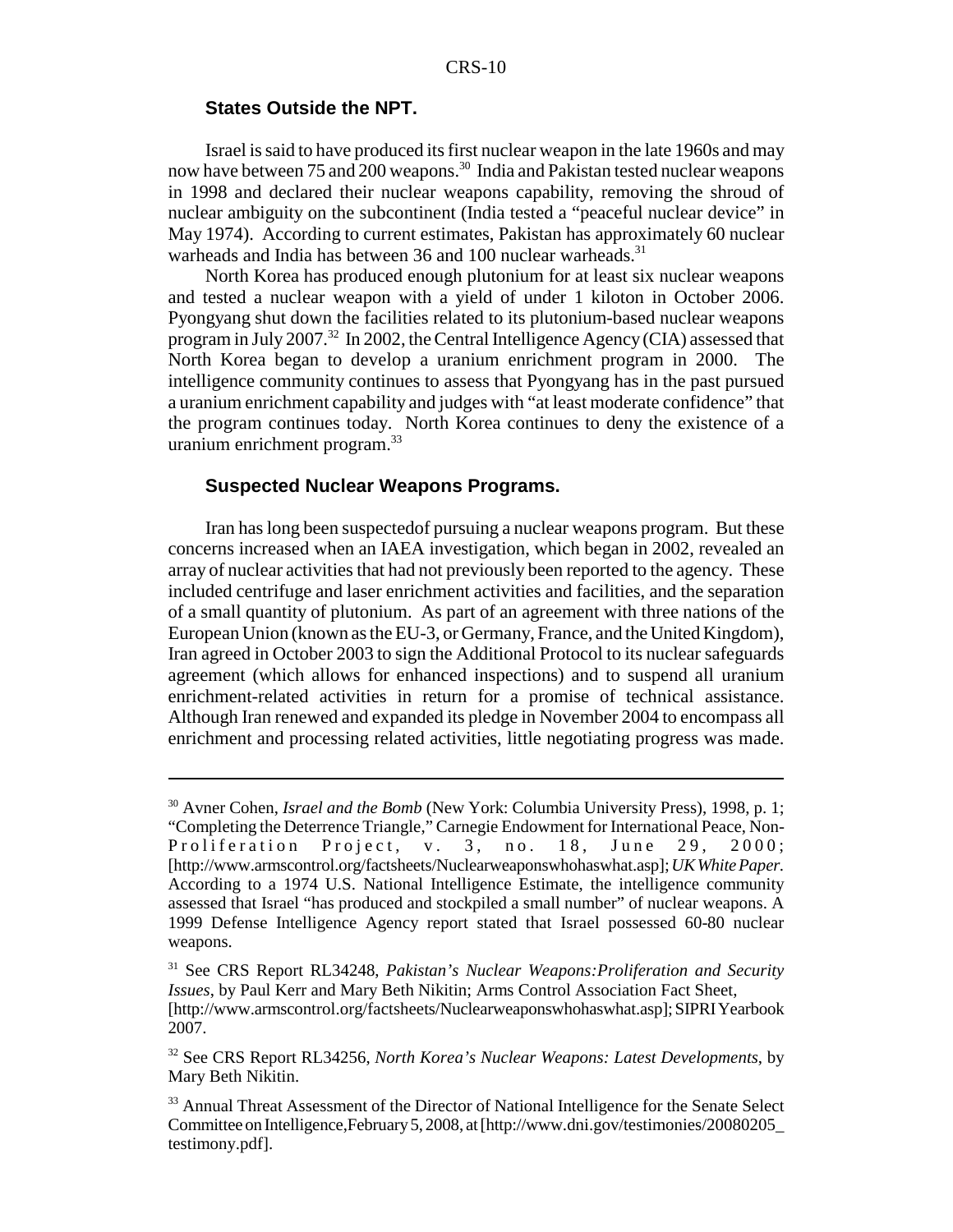In September 2005, the IAEA Board of Governors found Iran to be in noncompliance with its IAEA safeguards agreement. After resuming enrichment-related activities the following January, Iran's case was referred to the U.N. Security Council in February 2006. Two UN Security Council resolutions (1737 and 1747) have imposed sanctions on Iran. The most recent National Intelligence Estimate (NIE), released in December 2007, states that Iran had a nuclear weapons program in the past, but halted it in fall 2003. The NIE also states that the intelligence community assesses "with moderate confidence Tehran had not restarted its nuclear weapons program as of mid-2007," but adds that Iran "at a minimum is keeping open the option to develop nuclear weapons."34

U.S. officials sometimes name Syria as a country seeking nuclear weapons. According to an unclassified Office of National Intelligence report, "Pakistani investigators in late January 2004 said they had 'confirmation' of an IAEA allegation that [former Pakistani nuclear official] A.Q. Khan offered nuclear technology and hardware to Syria, according to Pakistani press, and we are concerned that expertise or technology could have been transferred. We continue to monitor Syrian nuclear intentions with concern."35 The IAEA has been investigating whether several countries, including Syria, were involved in a nuclear technology procurement network run by Khan.<sup>36</sup> However, two former National Security Council officials have argued that a Syrian nuclear weapons program is unlikely.<sup>37</sup>

Other governments have relinquished nuclear weapons on their territory (Belarus, Kazakhstan, Ukraine), dismantled their nuclear weapons (South Africa) or have abandoned or forsworn nuclear weapon programs (Argentina, Brazil, Germany, Iraq, Japan, Libya, South Korea, Sweden, Switzerland, and Taiwan).

#### **Nuclear Weapons Trends.**

Although sensitive nuclear technology exports have been controlled by the Nuclear Suppliers Group (NSG) since the mid-1970s, nuclear technology nonetheless has become increasingly available. The exposure in 2004 of the Khan

<sup>&</sup>lt;sup>34</sup> The text of the NIE may be found at [http://odni.gov/press\_releases/20071203\_ release.pdf].

<sup>35</sup> Office of National Intelligence, *Unclassified Report to Congress on the Acquisition of Technology Relating to Weapons of Mass Destruction and Advanced Conventional Munitions, 1 January-31 December 2004*. [http://www.odni.gov/reports/2004\_unclass\_ report\_to\_NIC\_DO\_16Nov04.pdf].

<sup>36</sup> Paul Kerr, "IAEA: Egypt's Reporting Failures 'Matter of Concern'," *Arms Control Today,* March 2005.

 $37$  Flynt Leverett, said in 2005 that "I don't know that we really have the evidence to indicate" that Syria has a nuclear weapons program. Similarly, former council official Gary Samore said in a September 19, 2007 interview that "the Syrians have never, as far as we know, developed a nuclear weapons program." See "Inheriting Syria: Bashar's Trial By Fire," [http://www.brookings.edu/events/2005/0425middle-east.aspx]; and Bernard Gwertzman, Consulting Editor, [http://www.CFR.org], "Samore: A Syrian-North Korean Nuclear Relationship?" September 19, 2007. [http://www.cfr.org/publication/14250/ syrianorth\_korea.html?breadcrumb=%2F]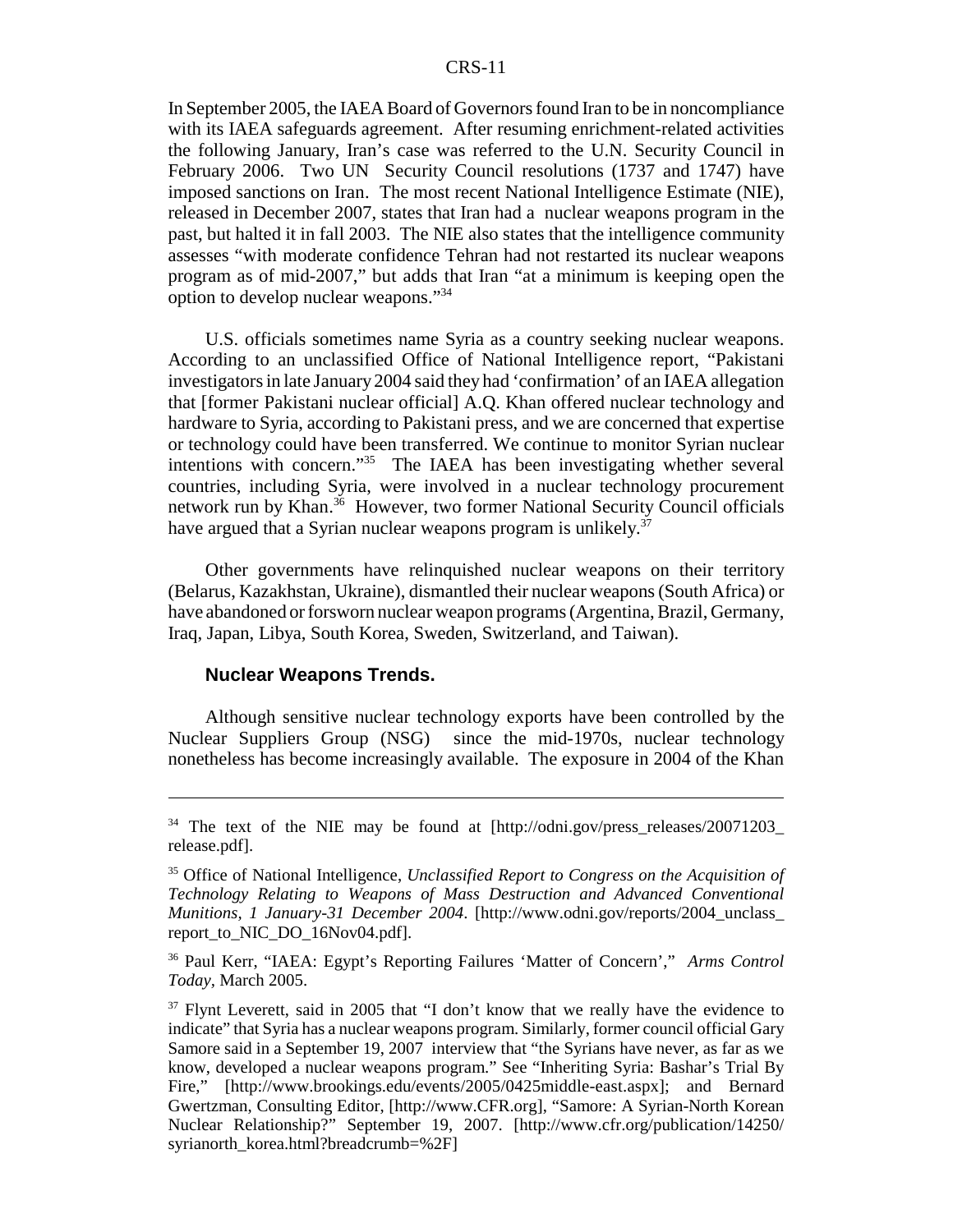network has led many observers to propose further controls on nuclear exports. Some of these include a ban on export of reprocessing and enrichment technology by the NSG, a ban on development of reprocessing and enrichment by states that do not already have such capabilities, a legally binding agreement on export controls, and international management of reprocessing and enrichment.

The total number of nuclear warheads in the world will continue to decline over the next few decades as the United States and Russia reduce their stockpiles, even as the number of nations with nuclear weapons may increase. The nuclear inventories of China, India, and Pakistan are small, but all will probably be expanded. There is no indication that Israel will significantly increase or decrease its alleged nuclear arsenal in the near future. North Korea's production of plutonium at its known nuclear facilities has been halted.

The United States projects that China will expand and continue to modernize its nuclear arsenal. A Department of Defense official explained during a May 2007 press briefing that Beijing is striving to "strengthen its deterrent capability by moving from vulnerable silo-based, liquid-fueled, long-range ballistic missiles to ones that are much more survivable — mobile solid-propellant."38 The 2007 DOD report projected that by 2010 China's nuclear forces will "likely" include "enhanced" CSS-3s, CSS-4s, and CSS-5s, DF-31s, and the DF-31A. The latter is a longer-range (11,270 km) variant of the DF-31, and was "expected to reach initial operational capability" in 2007, the report said. NASIC reported in 2006 that Beijing could increase its number of "ICBM warheads capable of reaching the United States ... to well over 100." That report also stated that China could develop warheads with multiple reentry vehicles for some of its ICBMs.<sup>39</sup> In addition, the DOD report states that "[n]ew air- and ground-launched cruise missiles that could perform nuclear missions will similarly improve the survivability and flexibility of China's nuclear forces."

China is also expected to deploy a new SLBM, the JL-2, on a new JIN-class (Type 094) nuclear-powered ballistic missile submarine, which is in development.<sup>40</sup> According to ONI, China will "probably build a fleet of five"such submarines, the first of which could reach initial operating capability "as early as 2008." The JL-2, which has an estimated range of over 8,000 km, is expected to reach initial operational capability between 2007 and 2010.<sup>41</sup> The submarine appears to have 12 launch tubes, according to open-source satellite imagery.<sup>42</sup>

 $41$  Ibid.

<sup>&</sup>lt;sup>38</sup> DoD Background Briefing with Defense Department Officials, May 25, 2007.

<sup>39</sup> *BMCT 2006.*

<sup>40</sup> *CMP 2007*.

<sup>42</sup> Hans Kristensen, "A Closer Look at China's New SSBNs," October 15, 2007. [http://www.fas.org/blog/ssp/2007/10/a\_closer\_look\_at\_chinas\_new\_ss.php]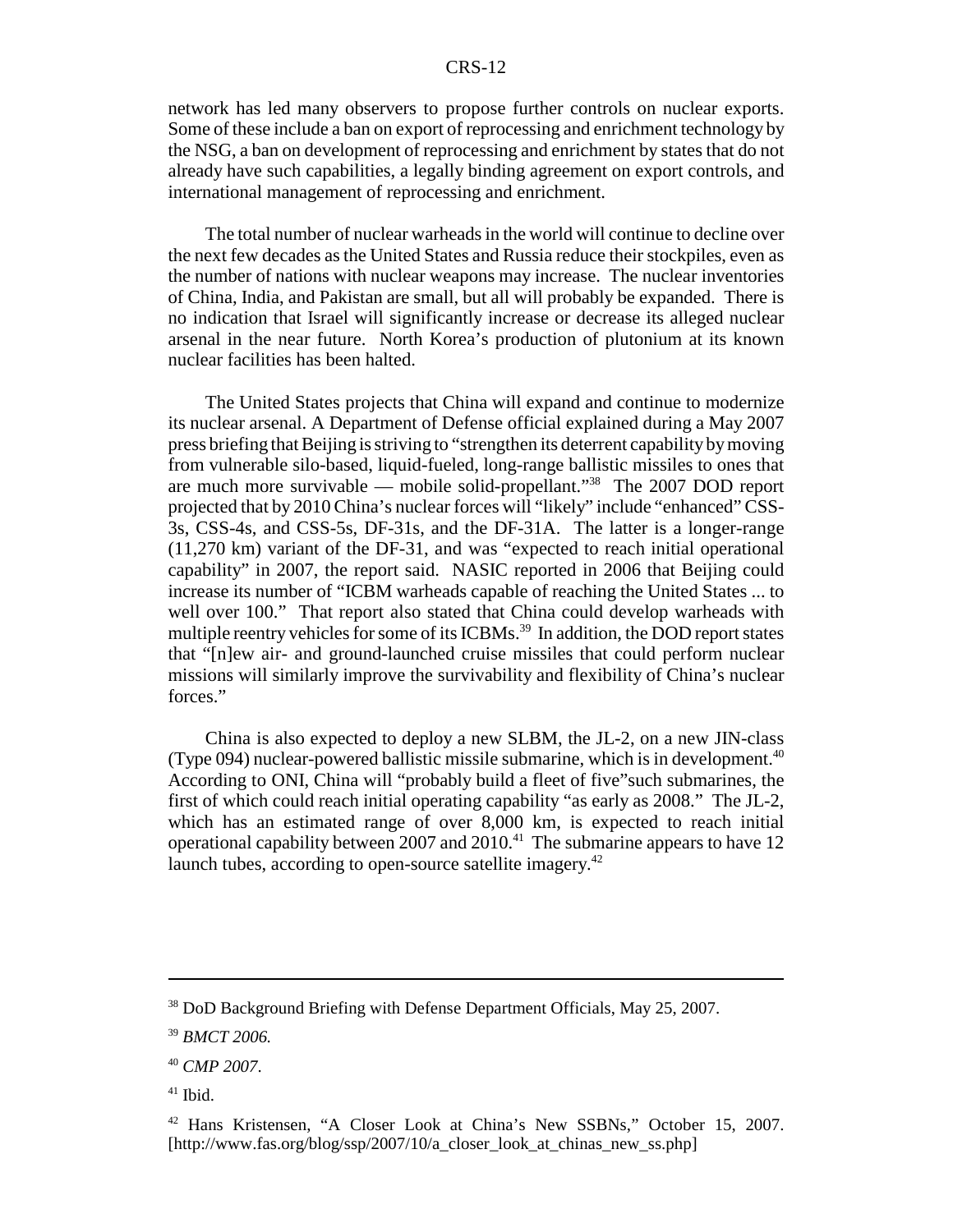It is worth noting that the intelligence community has typically overestimated the pace at which China has increased its nuclear arsenal.<sup>43</sup>

Russia will maintain its ability for the foreseeable future to strike the United States with thousands of warheads. However, most analysts agree that Moscow's strategic nuclear forces will continue to decline during the next 10 years, as it retires aging systems and produces only small numbers of new missiles. Russia might be able to deploy its new SS-27 ICBM with three warheads, instead of one. According to NASIC, Moscow may also be developing another missile, which "could be deployed in both land- and sea-based version," with an estimated range of over 5,500 km.<sup>44</sup> Additionally, Russia has been testing a new SLBM to replace existing inventory.45 The Strategic Offensive Reductions Treaty limits Russia and the United States to 1700-2200 strategic warheads, but each side can maintain a stockpile of nuclear weapons and the treaty expires the same day it enters into force-December 31, 2012.

India and Pakistan intensified their nuclear rivalry with tests of nuclear weapons and MRBMs in 1998, and both began to establish doctrine, tactics, and contingency plans for the use of nuclear weapons. The two countries "narrowly averted a fullscale war in Kashmir [in 1999], which could have escalated to the nuclear level.<sup>146</sup> While the nuclear competition between India and Pakistan is dangerous, most analysts conclude India's quest for nuclear weapons is driven primarily by its desire for the status of a major power and by its regional competition with China. In the fall of 2001, however, riots in Pakistan coupled with reports of senior Pakistani nuclear scientist ties to the Taliban and rumored U.S. efforts to gain assurances about the security of Pakistani nuclear weapons all contributed to growing concern about the safety and security of the Pakistani nuclear arsenal.<sup>47</sup> In May and June of 2002, the increasingly tense military deployments along the Line of Control in Kashmir raised the specter of a conventional crisis spiraling out of control and sparking a nuclear exchange.

As noted above, terrorist organizations are known to have sought fissile material for use in nuclear weapons. A terrorist attack with a nuclear explosive device might be possible, though difficult to achieve.<sup>48</sup>

46 George Tenet, Director of Central Intelligence, "The Worldwide Threat in 2000: Global Realities of Our National Security," Testimony before the Senate Select Committee on Intelligence, February 2, 2000, pp. 3, 5, and 37.

<sup>43</sup> *Chinese Nuclear Forces*, *2006*; Jeffrey G. Lewis, *The Minimum Means of Reprisal: China's Search for Security in the Nuclear Age* (Cambridge, the MIT Press), 2007, pp.50- 51.

<sup>44</sup> *BCMT, 2006.*

<sup>45</sup> *The Future of the United Kingdom's Nuclear Deterrent: Defence White Paper*, December 2006; *BMCT 2006*.

<sup>47</sup> See CRS Report RL34248, *Pakistan's Nuclear Weapons:Proliferation and Security Issues*, by Paul Kerr and Mary Beth Nikitin

<sup>48</sup> See CRS Report RL32595, *Nuclear Terrorism: A Brief Review of Threats and Responses,* (continued...)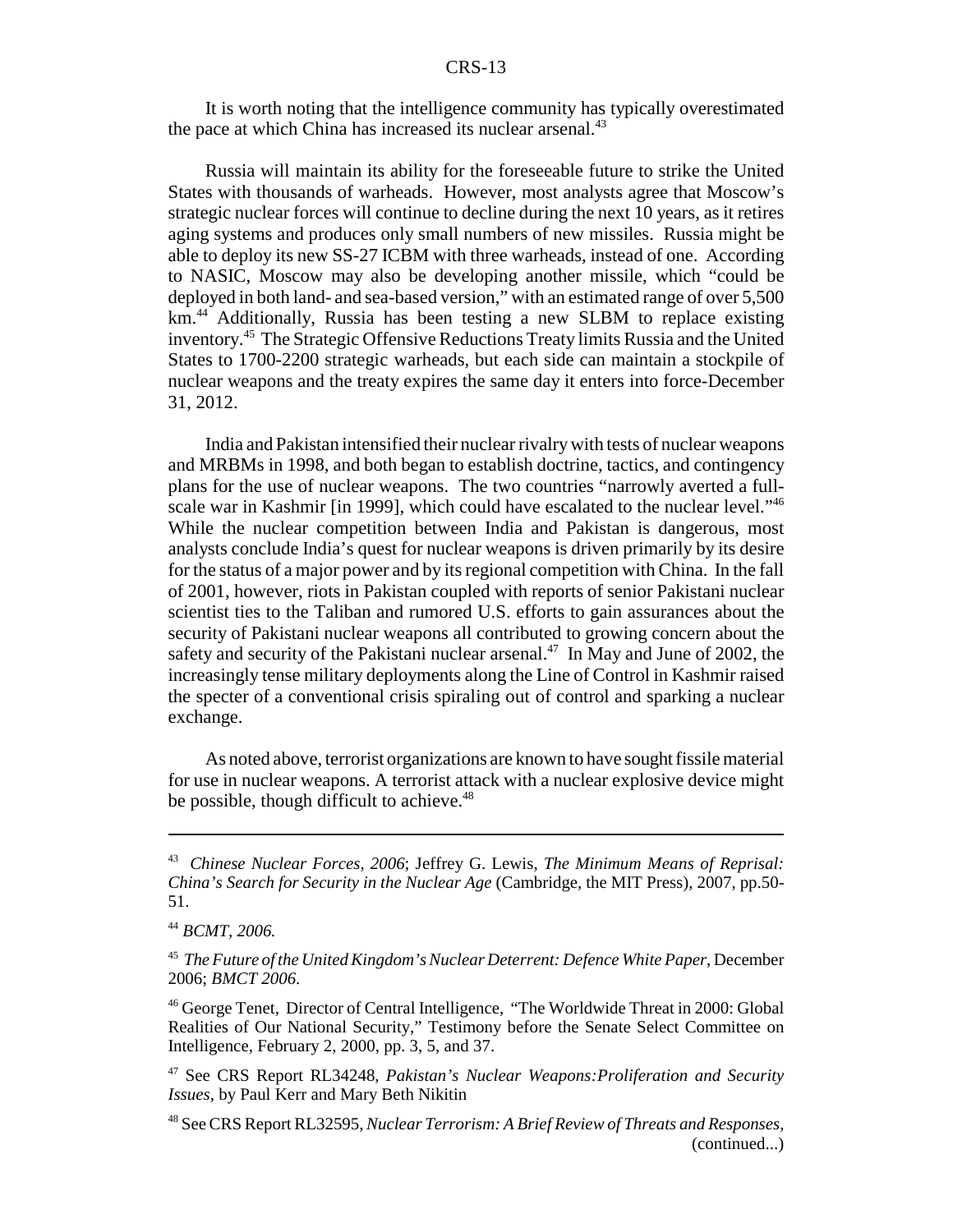Another cause for concern is that the barriers to obtaining low-grade nuclear material for "dirty bombs" (radioactive as opposed to fissile material) also have been eroding for the last decade. In the mid-1990s, Chechen rebels and the Aum Shinrikyo cult tried to acquire and use radioactive materials in terrorist devices. Although those amounts were small, analysts agree it is feasible for terrorist groups to use conventional explosives to disperse deadly radioactive material on a wider scale. The number of accounts in the press of individuals trying to buy or sell nuclear material has greatly increased in the last decade; while most are harmless scams, it is quite possible that terrorists could look on and learn what not to buy.

#### **Biological Weapon Arsenals and Programs**

No nation publically acknowledges either an offensive biological weapons (BW) program or stockpile. Examination of unclassified sources indicates that several nations are considered, with varying degrees of certainty, to have some BW capability. These are: China, Cuba, Egypt, Iran, Israel,<sup>49</sup> North Korea, Russia, Syria, and Taiwan.50 Iraq had a biological weapons program prior to the 1991 Persian Gulf

According to a 1998 Arms Control and Disarmament Agency compliance report,

The United States believes that Taiwan has been upgrading its biotechnology capabilities by purchasing sophisticated biotechnology equipment from the United States, Switzerland, and other countries. The evidence indicating a BW program is not sufficient to determine if Taiwan is engaged in activities prohibited by the BWC.

This concern is not mentioned in either the 2001 or 2005 reports. Similarly, the 1998 report states that "The United States believes that Egypt had developed BW agents by 1972. There (continued...)

<sup>48 (...</sup>continued)

by Jonathan Medalia. For a brief public intelligence account of al-Qa-ida's nuclear weapons efforts, see *The Commission on the Intelligence Capabilities of the United States Regarding Weapons of Mass Destruction,* March 31, 2005, pp. 271-72. Peter Zimmerman and Jeffrey Lewis describe a scenario for terrorist construction of a nuclear weapon in "The Bomb in the Backyard," *Foreign Policy*, November/December 2006.

<sup>49</sup> See Avner Cohen, "Israel and Chemical/Biological Weapons: History, Deterrence, and Arms Control," *The Nonproliferation Review*, Fall-Winter 2001, vol. 8, No. 3; Magnus Normark, Anders Lindblad, Anders Norqvist, Björn Sandström, Louise Waldenström, "Israel and WMD: Incentives and Capabilities," Swedish Defence Research Agency, December 2005. [http://www.foi.se/upload/pdf/israel-and-wmd-1734.pdf].

<sup>50</sup> See, *Adherence to and Compliance with Arms Control, Nonproliferation and Disarmament Agreements and Commitments.* Department of State, August 2005. [http://www.state.gov/documents/organization/52113.pdf];*Chemical and Biological Weapons: Possession and Programs Past and Present*, Center for Nonproliferation Studies, January 2007 [http://cns.miis.edu/research/cbw/possess.htm]; *Chemical and Biological Weapons Proliferation at a Glance*, Arms Control Association, September 2002. [http://www.armscontrol.org/factsheets/cbwprolif.asp]; John C. Rood, Assistant Secretary of State for International Security and Nonproliferation, "Address to the Sixth Biological Weapons Convention Review Conference," November 20, 2006. *PTR 2001* states that "some twelve countries are now believed to have biological warfare programs." (p.114).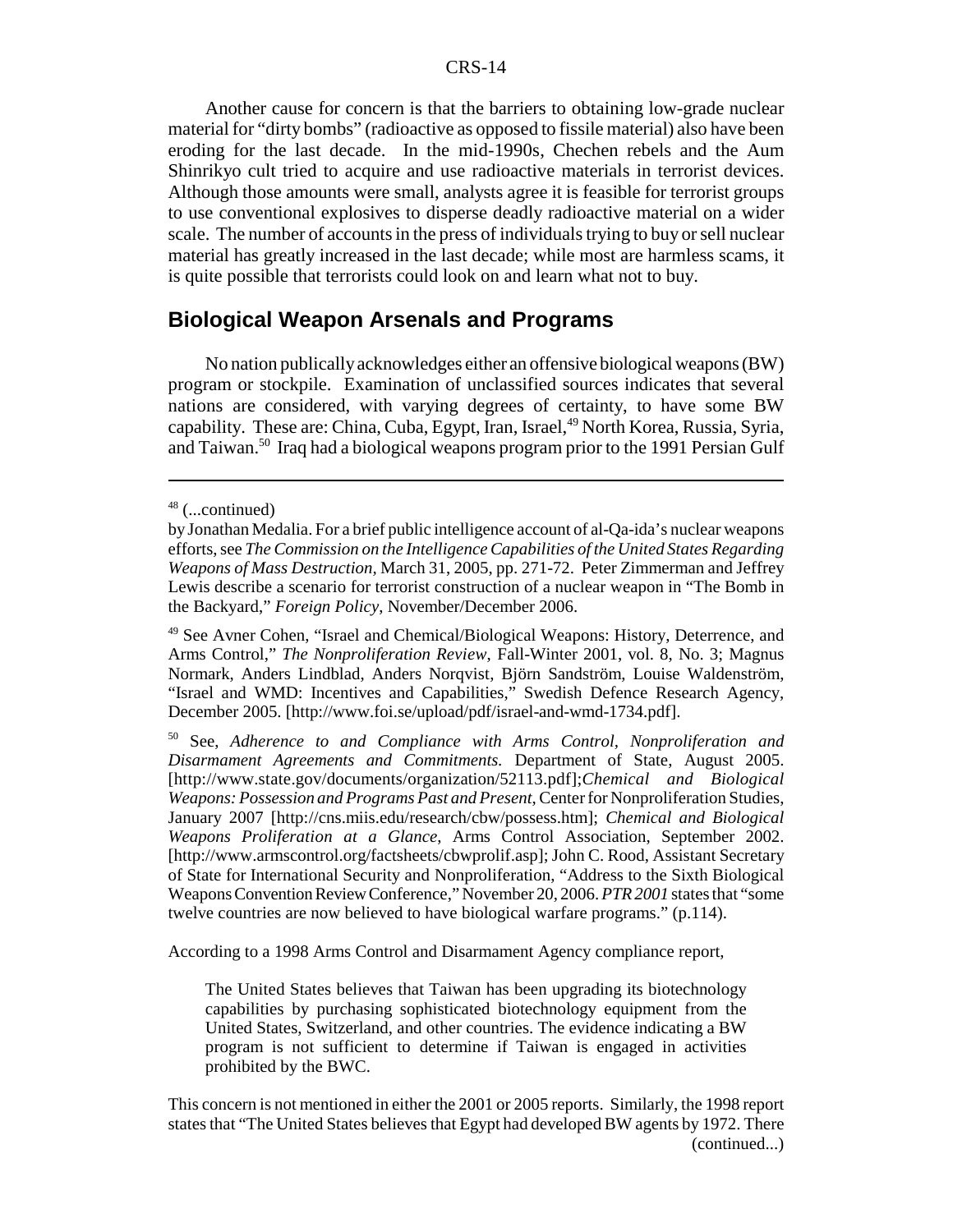War, but ended the program in the 1990s. Libya had in the past been named as a country with a biological weapons program. But after Tripoli announced in 2003 that it would eliminate its WMD programs, no evidence of a biological weapons program was discovered.<sup>51</sup> There is evidence that Al-Qa'ida had a BW program prior to the 2001 U.S.-led invasion of Afghanistan.<sup>52</sup>

#### **Biological Weapons Trends.**

Because much of the material and equipment used to produce BW has legitimate medical, agricultural, or industrial purposes, and because BW could be produced covertly in a relatively small facility, other countries or groups may have undetected BW programs. Much of the concern over biological weapons has shifted from national programs to the prospect of terrorist acquisition. The concerted, but ultimately unsuccessful, efforts of the Aum Shinrikyo group in Japan to weaponize anthrax in the 1990s demonstrated both the attractiveness of BW to terrorists and the inherent difficulties in weaponization. This leads some experts to maintain that terrorist groups would have difficulty obtaining sufficient materials and know-how to grow, handle, store and disperse biological agents to have a large-scale lethal effect.<sup>53</sup> With time, however, as biotechnology becomes more widely accessible, some terrorist groups, particularly those with significant state sponsorship, could be able to mount a more successful BW effort. It should be noted that even a small volume of biological agent or toxin, if properly dispersed, could cause significant casualties in an unprotected densely populated area. From a terrorist perspective, even small-scale attacks could provide a very significant political effect, as was

 $50$  (...continued)

is no evidence to indicate that Egypt has eliminated this capability and it remains likely that the Egyptian capability to conduct BW continues to exist." These concerns are not expressed in either the 2001 or 2005 reports.

The State Department's 2005 compliance report states that Cuba likely "has the technical capability to pursue some aspects of offensive BW." However, U.S. officials disagree as to whether Cuba has, or has ever had, a biological weapons program.

 $<sup>51</sup>$  A 2005 report asserted that Tripoli's declarations "have failed to shed light on Tripoli's</sup> plans and intentions for its biological program." See *The Commission on the Intelligence Capabilities of the United States Regarding Weapons of Mass Destruction,* March 31, 2005, pp. 255-56. A commission spokesperson said in April 2005 that there is a "discrepancy" between the information Libya has provided concerning its biological weapons efforts and previous U.S. intelligence judgments. See Paul Kerr, "Commission Slams WMD Intelligence," *Arms Control Today*, May 2005.

<sup>52</sup> *The Commission on the Intelligence Capabilities of the United States Regarding Weapons of Mass Destruction,* pp. 269-70.

<sup>53</sup> Milton Leitenberg, "An Assessment of the Threat of the Use of Biological Weapons or Biological Agents," September 18, 2000, paper prepared for the Conference on Biosecurity and Bioterrorism, Istituto Diplomatico Mario Toscano, Rome, Italy, p. 18.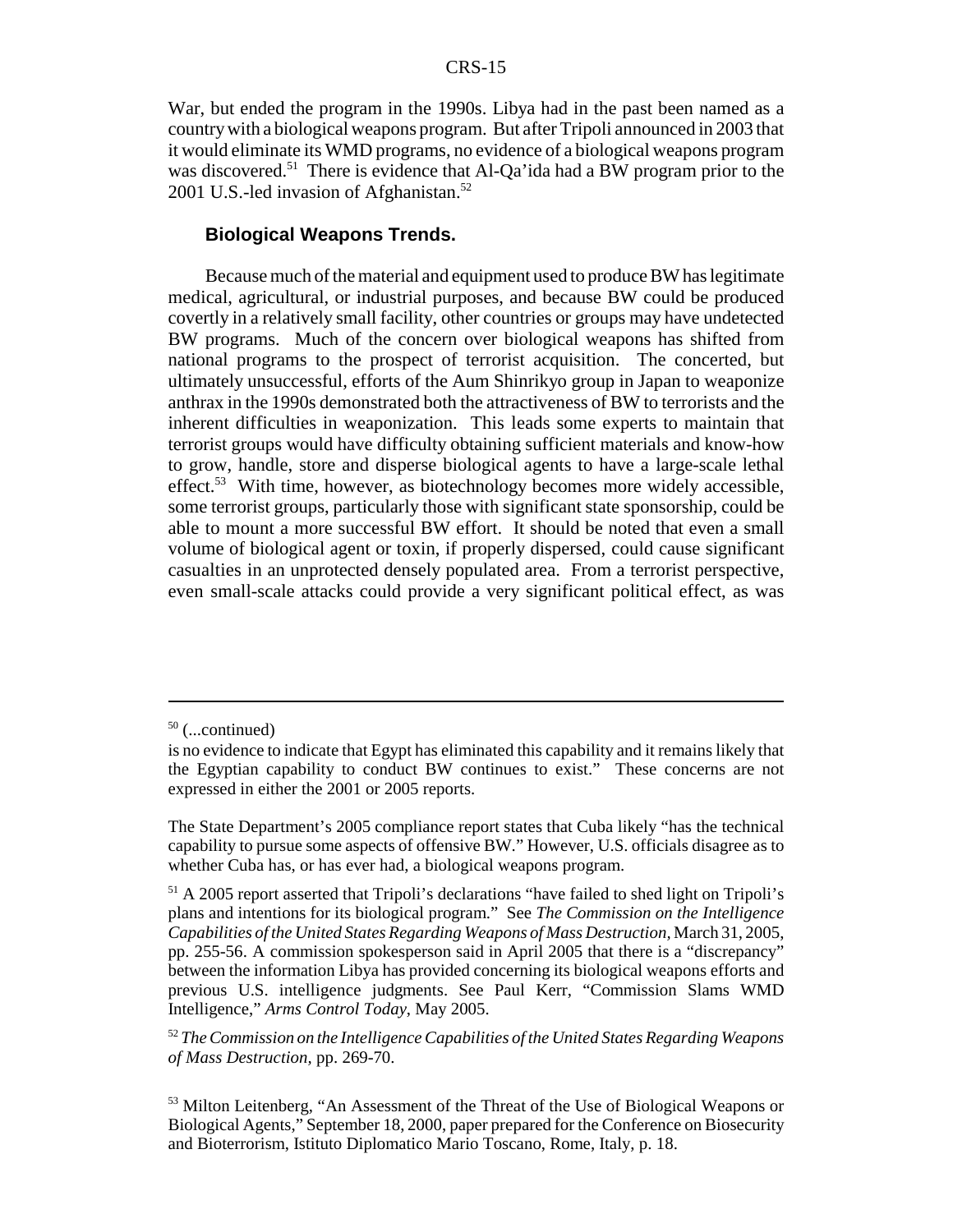demonstrated by the anthrax-laden letters mailed to the U.S. Senate and several news organizations in 2001.54

The covert development of biological weapons, especially in non-member states, remains hard to detect; the use of BW is hard to defend against; and a BW attack could cause potentially enormous casualties or destruction of crops. International trade in BW material, equipment, and technology remains a concern. In the coming decades, as biotechnology makes further advances and international flows of information, people, and goods continue to grow, the threat of biological warfare may also increase. (See "Chemical Weapons Trends" below for a CIA list of trends in chemical and biological weapons proliferation.)

#### **Chemical Weapon Arsenals and Programs**

Under the Chemical Weapons Convention (CWC), which went into effect in 1997, member countries are to have destroyed their stockpiles by April 2007. In July 2007, the Organization for the Prohibition of Chemical Weapons (OPCW) confirmed that Albania had become the first country to have destroyed its declared CWs. Five other states — India, Libya, Russia, South Korea, and the United States — have declared possession of such weapons. All have stated that they will destroy their weapons by the Convention's April 29, 2012, deadline. However, observers have expressed doubts that all will be able to do so, owing to technical and legal challenges. Twelve countries also reported facilities for the production of CW and have pledged to destroy them or convert them to civilian uses. All of the memberstates' declared CW production facilities have been destroyed, according to the OPCW.

The effect of the CWC has probably been to reduce the number of parties with chemical weapons and to reduce the likelihood they will be used. Indeed, the OPCW's Verification Director Horst Reeps stated in October 2007 that no violations of the CWC have been detected. Nevertheless, it is not clear which countries still have CW programs because the Convention has not been aggressively implemented and there have been no challenge inspections.<sup>55</sup> Several countries that ratified the CWC have probably terminated their CW programs, but it is suspected that some signatories (such as Iran and China) and several countries that have not ratified the Convention (Egypt, Israel, North Korea, and Syria) may still be developing or producing CW.56

Chemical agents can be delivered by aircraft, drones, artillery, rocket launchers, submunitions on cruise or ballistic missiles, dispersion from a chemical reaction or

<sup>54</sup> See CRS Report RL31669, *Terrorism: Background on Chemical, Biological, and Toxin Weapons and Options for Lessening Their Impact*, and CRS Report RL32391, *Small-scale Terrorist Attacks Using Chemical and Biological Agents: An Assessment Framework and Preliminary Comparisons*, both by Dana A. Shea.

<sup>55</sup> Jonathan B. Tucker, "The Chemical Weapons Convention: Has it Enhanced U.S. Security?" *Arms Control Today,* April 2001, pp. 8-12.

<sup>56</sup> See CRS Report RL33865, *Arms Control and Nonproliferation: A Catalog of Treaties and Agreements,* by Amy F. Woolf, Paul K. Kerr, and Mary Beth Nicotine, p.46.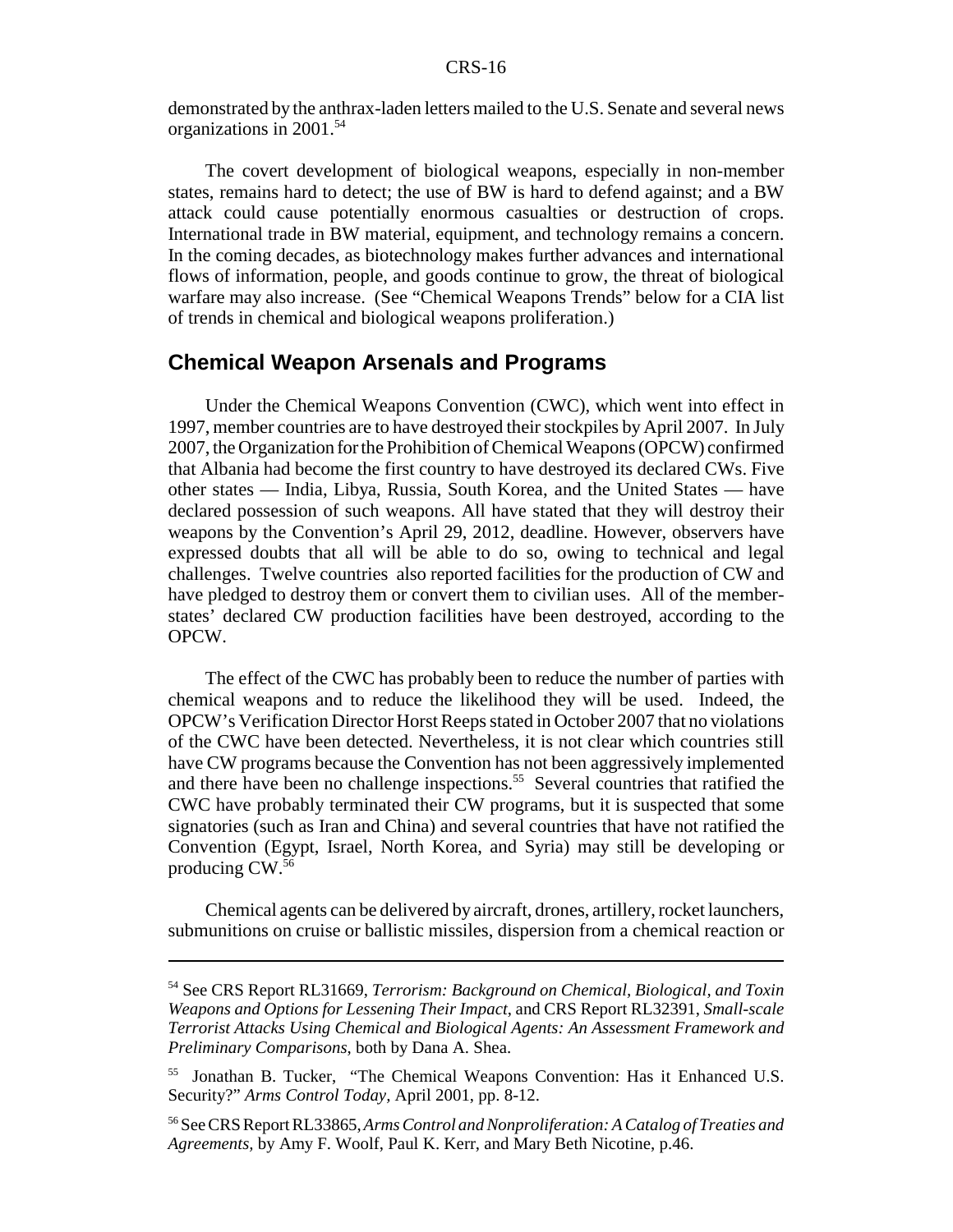manual or mechanical release. Several countries reportedly have CW warheads for their missiles.

#### **Chemical Weapons Trends.**

Technology and materials for the production of lethal chemical agents are available internationally, and production facilities can be concealed, so it is possible that additional countries and subnational groups may develop CW capabilities. In 1995, the Japanese religious cult Aum Shinrikyo launched attacks in the Tokyo subway with sarin, a chemical nerve agent. The relatively small number of fatalities (13) indicated the difficulty in effectively disseminating CW agents, however the extent of short-term civil disruption was significant. It is expected that terrorist groups will continue their efforts to obtain a CW capability, and could be assisted in this by state sponsors of terrorism.<sup>57</sup> The intelligence community has assessed that al-Qaida had a chemical weapons program before the 2001 U.S.-led invasion of Afghanistan. Whether this assessment was accurate is unclear.<sup>58</sup> Producers of small quantities of CW could multiply, but restrictions established under the CWC are expected to limit large-scale production and stockpiles among CWC states parties.<sup>59</sup> The extent to which the worldwide CW threat decreases or increases in the coming decade depends in part on how effectively the CWC is implemented.<sup>60</sup>

The Central Intelligence Agency has identified several dangerous chemical and biological weapons proliferation trends:<sup>61</sup>

- Developments in biotechnology, including genetic engineering, may produce a wide variety of live agents and toxins that are difficult to detect and counter; and new CW agents and mixtures of CW and BW agents are being developed.
- Some countries are becoming self-sufficient in producing CW and BW agents and less dependent on imports.

<sup>57</sup> See also, CRS Report RL31669, *Terrorism: Background on Chemical, Biological, and Toxin Weapons and Options for Lessening Their Impact*, and CRS Report RL32391, *Smallscale Terrorist Attacks Using Chemical and Biological Agents: An Assessment Framework and Preliminary Comparisons*, both by Dana A. Shea.

<sup>58</sup> *The Commission on the Intelligence Capabilities of the United States Regarding Weapons of Mass Destruction,* pp. 270-71.

<sup>59</sup> CRS Report RL32158, *Chemical Weapons Convention: Issues for Congress*, by Steve Bowman.

 $60$  Jonathan Tucker suggested a variety of improvements to the inspection regime in "Verifying the Chemical Weapons Ban: Missing Elements," *Arms Control Today*, January/February 2007.

<sup>61</sup> John A. Lauder, Special Assistant for Nonproliferation to the Director of Central Intelligence, "Unclassified Statement to the Commission to Assess the Organization of the Federal Government to Combat the Proliferation of Weapons of Mass Destruction," as prepared for delivery on April 29, 1999, pp. 4-5.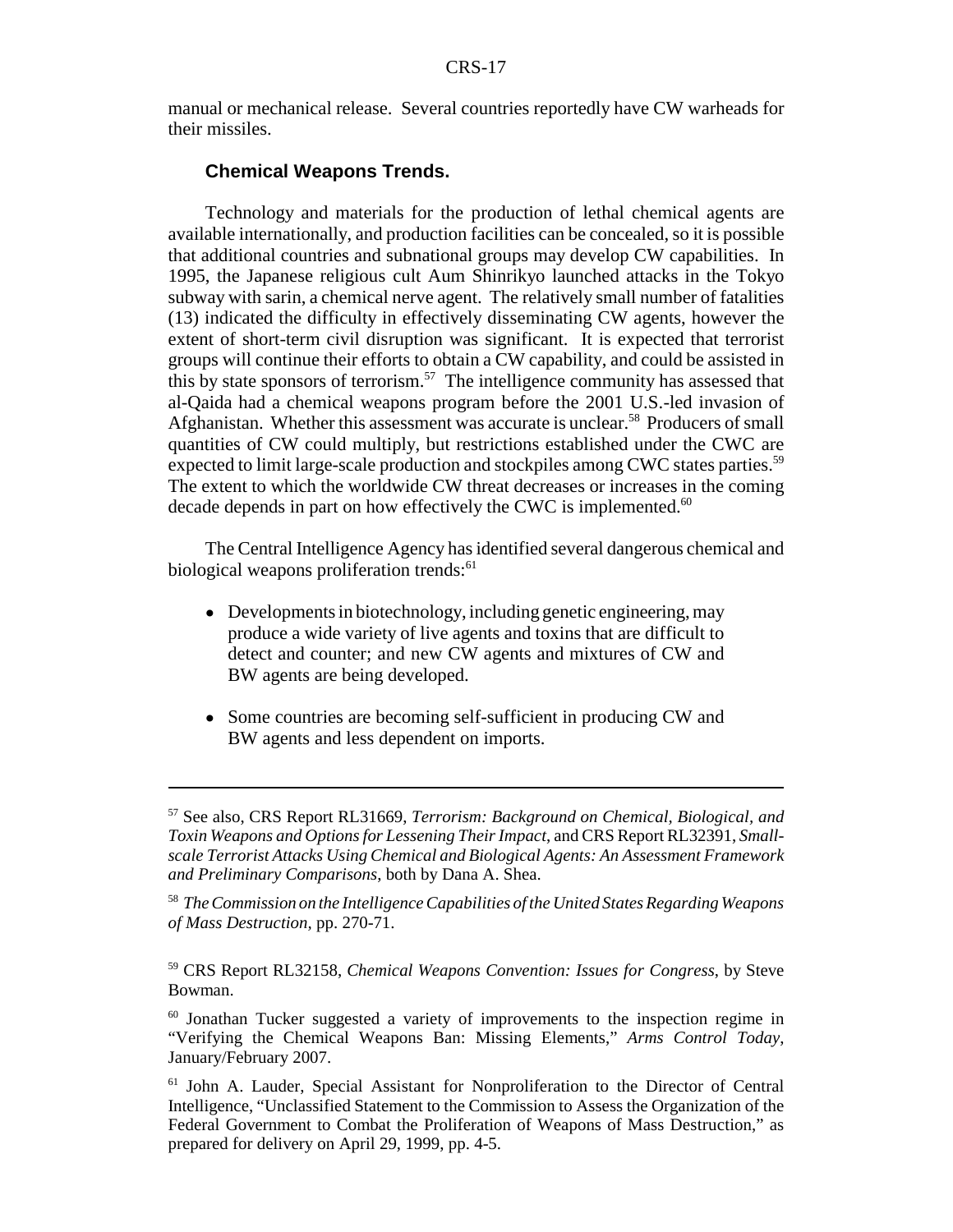- Countries are using the natural overlap between weapons and civilian applications of chemical and biological materials to conceal CW and BW production; controlling exports of dual-use technology is ever more difficult.
- Countries with CW and BW capabilities are acquiring sophisticated delivery systems including cruise and ballistic missiles.
- Scientists with experience in CW and BW production continue to leave countries of the former Soviet Union.
- About one dozen terrorist groups have sought CW, BW, and nuclear material or expressed interest in them; several countries with CW and BW capabilities have sponsored terrorists.

## **Missile Arsenals and Programs**

Nearly all countries that reportedly have or are seeking nuclear, biological, or chemical weapons also have ballistic missiles — four do not (Cuba, Sudan, Myanmar, Thailand).<sup>62</sup> About 15 other countries have ballistic missile programs but no known WMD capability.<sup>63</sup> The five nuclear weapons-states have intercontinental ballistic missiles or submarine launched ballistic missiles. North Korea tested a Taepo-dong 1 with a third stage in 1998, demonstrating a potential ICBM capability.64 However, the third stage failed to separate. Additionally, Pyongyang's July 2006 test of a Taep'o-dong 2 in failed approximately 42 seconds after launch.65 North Korea has about 500 Scuds and 100 Nodong missiles and has exported hundreds of missiles to the Middle East.<sup>66</sup> In the late 1980s, Saudi Arabia bought

 $62$  The ballistic missiles referred to in this report are guided during a portion of their ascent, then follow a ballistic (unguided and unpowered) trajectory over the remainder of the flight. Cruise missiles are continually powered by an air-breathing or rocket engine and are generally guided for their entire flight. Excluded are all air-to-air, surface-to-air, antitank, anti-ship, and air-to-surface missiles, unguided artillery rockets, and satellite launch vehicles.

<sup>&</sup>lt;sup>63</sup> Countries with ballistic missiles but no known NBC weapons are: Afghanistan, Argentina, Armenia, Belarus, Bulgaria, Czech Republic, Greece, Netherlands, Romania, Slovakia, Turkey, Turkmenistan, Ukraine, United Arab Emirates, and Yemen. For further discussion see CRS Report RL30427, *Missile Survey: Ballistic and Cruise Missiles of Selected Foreign Countries*, by Andrew Feickert.

<sup>&</sup>lt;sup>64</sup> The CIA estimated in 2001 that if North Korea can make the third stage function properly, and if it has a reentry vehicle to protect a warhead, it might be able to deliver a small payload to ICBM range. See CIA, Unclassified Summary, *National Intelligence Estimate of Foreign Missile Development and Ballistic Missile Threats through 2015,* December 2001, (hereafter *Unclassified NIE Ballistic Missile Threat*).

<sup>65</sup> See analysis at [http://www.globalsecurity.org/wmd/library/news/dprk/2006/060710 nkir2627.htm]

<sup>66</sup> General Thomas Schwartz, U.S. Army, Commander of United Nations Command and ROK/U.S. Combined Forces Command, Testimony before the Senate Armed Services (continued...)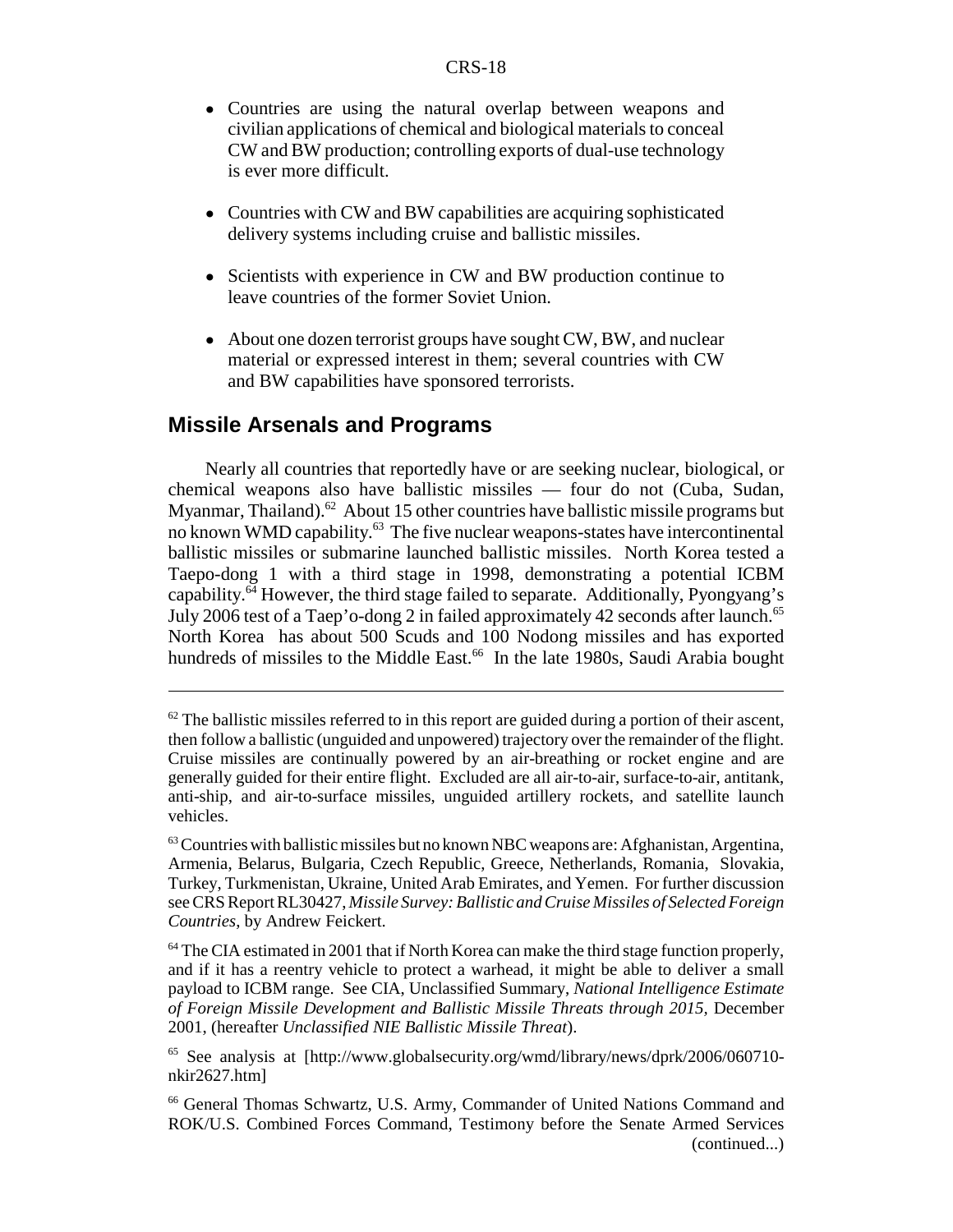medium-range ballistic missiles (MRBM) from China. Israel, India, Pakistan, and Iran have MRBMs and may be working to develop intermediate range ballistic missiles and, perhaps eventually ICBMs with ranges over  $5500 \text{ km}$ .<sup>67</sup> At least 25 other countries have short-range ballistic missiles with ranges under1000 km. Entities in North Korea, Russia, and China have exported missiles and missile technology to foreign programs. Organizations in Russia and China have supplied material, components, and technical assistance to Iran, India, Libya, Pakistan, Syria, and North Korea.<sup>68</sup>

Cruise missiles are more widely distributed. About 81 countries possess them, and 18 countries can manufacture them. Most of these missiles are procured for antiship missions and have ranges below the Missile Technology Control Regime (MTCR) 300-km threshold. Russia, Ukraine and France have long-range, sophisticated cruise missiles capable of carrying nuclear weapons. The UK purchased Tomahawk cruise missiles and is jointly producing the Apache cruise missile with France. Germany, and possibly China, are developing cruise missiles at the MTCR limit, and the UK and Italy are developing missiles with shorter ranges.

Another dangerous trend is the spread of production technology, as North Korea, China, and various groups in Russia have helped other countries design, test, and produce their own missiles. With their help, Pakistan and Iran test fired mediumrange ballistic missiles in April and July 1998 respectively. The Russian and Chinese governments have promised to restrict missile technology exports, but it is not clear they are committed to the effort. Even Iran, Libya, and Egypt have been identified as sources of missiles or some missile production technology.

In the case of cruise missiles, production technology is even more widespread. Of the 81 countries possessing such missiles, about 18 produce them, but 22 additional countries have emerging manufacturing capabilities.<sup>69</sup> Many production technologies, like sensors and flight controls, are becoming or are already available commercially. Satellite-assisted guidance technology (Global Positioning System)

 $66$  (...continued)

Committee, March 7, 2000.

 $67$  Israel produces the Jericho 1 short-range ballistic missile (SRBM) and Jericho 2 MRBM and is developing the Jericho 3 which various reports describe as an intermediate-range ballistic missile (IRBM) or an ICBM. Israel also produces space launch vehicles that could be converted to ballistic missiles, possibly ICBMs. India has developed and tested the Agni MRBM and space launch vehicles. Pakistan's Ghauri and Iran's Shahab 3 are both MRBMs based on North Korea's Nodong. Both those countries are developing longer range missiles. See CRS Report RL30427, *Missile Survey: Ballistic and Cruise Missiles of Selected Foreign Countries*, by Andrew Feickert.

<sup>68</sup> CIA, *Unclassified Report to Congress on the Acquisition of Technology Relating to Weapons of Mass Destruction and Advanced Conventional Weapons, 1 July through 31 December 2001* (hereafter CIA ,*WMD/ACM Dec 2001)*; and "Russia Sells Missile Technology to North Korea," *Washington Times*, June 30, 2000.

<sup>69</sup> Christopher Bolkcom, Statement before the Senate Governmental Affairs Committee, Subcommittee on International Security, Proliferation, and Federal Services, June 11, 2002, p. 18.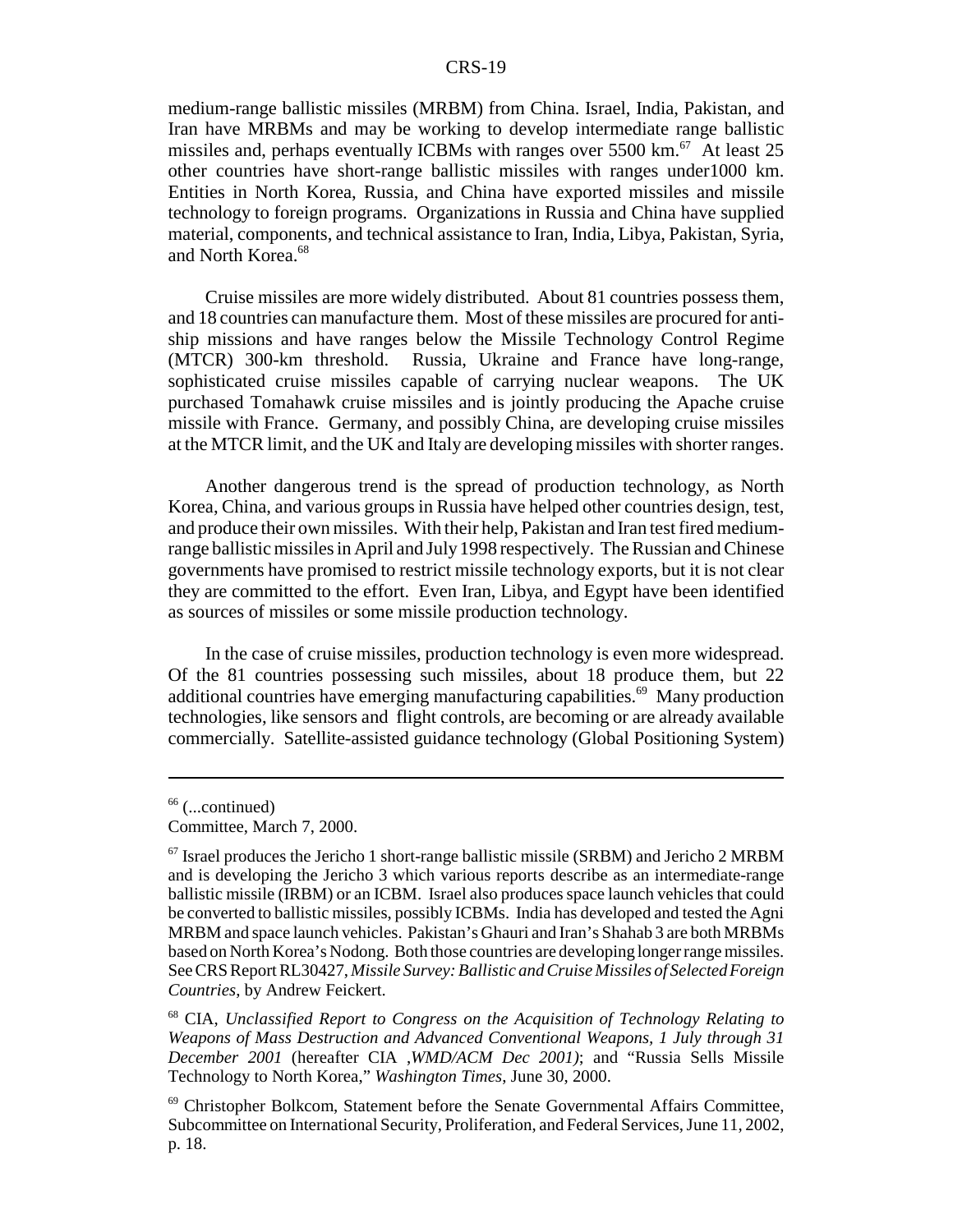has improved accuracy. The widespread use of unmanned aerial vehicles in the war on terrorism in Afghanistan has been hailed by some as the coming of age of remotely piloted vehicle technology. While much of the technology associated with cruise missiles is controlled under MTCR guidelines, the sophistication of what is available commercially is growing by leaps and bounds.

|                       | <b>Nuclear</b><br>Weapons | <b>Biological</b><br>Weapons | <b>Chemical</b><br>Weapons | <b>Ballistic</b><br><b>Missiles</b> | <b>Cruise Missiles</b> |
|-----------------------|---------------------------|------------------------------|----------------------------|-------------------------------------|------------------------|
|                       | Capability                | <b>Capability</b>            | Capability                 | (Longest)                           |                        |
| <b>Algeria</b>        |                           | Research?                    | Suspected                  | <b>SRBM</b>                         | Anti-ship              |
| <b>China</b>          | <b>NWS</b>                | Likelyb                      | Suspected <sup>b</sup>     | <b>ICBM</b>                         | Produce Anti-ship      |
| Cuba                  |                           |                              |                            |                                     | Anti-ship              |
| Egypt                 | Ended                     | Known R&D <sup>c</sup>       | Likely                     | <b>SRBM</b>                         | Anti-ship              |
| <b>France</b>         | <b>NWS</b>                | Ended                        | Ended                      | <b>SLBM</b>                         | Produce Variety        |
| India                 | Stockpile <sup>d</sup>    |                              | Has Had <sup>e</sup>       | <b>MRBM</b>                         | Produce Variety        |
| <b>Indonesia</b>      |                           |                              | Sought                     |                                     | Anti-ship              |
| Iran                  | Seeking f                 | Likely                       | Has Had <sup>g</sup>       | <b>MRBM</b>                         | Produce Anti-ship      |
| <b>Iraq</b>           | Ended                     | Ended <sup>h</sup>           | Ended <sup>h</sup>         | <b>SRBM</b>                         | Produce Variety?       |
| <b>Israel</b>         | Stockpile <sup>I</sup>    | Likely R&D                   | Likely                     | <b>MRBM</b>                         | Produce Variety        |
| <b>Kazakhstan</b>     | Ended<br>(Soviet)         |                              | Suspected <sup>3</sup>     | <b>SRBM</b>                         |                        |
| Libya                 | Ended                     |                              | Ended <sup>k</sup>         | <b>MRBM</b>                         | Anti-ship              |
| <b>Myanmar</b>        |                           |                              | Suspected                  |                                     |                        |
| <b>North Korea</b>    | Probable<br>Stockpile     | Likely                       | Known                      | <b>IRBM</b>                         | Produce Anti-ship      |
| Pakistan              | Stockpile <sup>m</sup>    | $\mathbf n$                  | Likely                     | <b>MRBM</b>                         | Anti-ship              |
| <b>Russia</b>         | <b>NWS</b>                | Suspected <sup>o</sup>       | Known                      | <b>ICBM</b>                         | Produce Variety        |
| Saudi Arabia          | $\mathbb{P}$              |                              | Suspected <sup>q</sup>     | <b>MRBM</b>                         | Anti-ship              |
| <b>Serbia</b>         |                           |                              | Ended                      |                                     |                        |
| <b>South Africa</b>   | Ended                     | Ended                        | Suspected                  | Ended                               | Produce Anti-ship      |
| <b>South Korea</b>    | Ended                     |                              | Suspected                  | <b>SRBM</b>                         | Anti-ship              |
| Sudan                 |                           |                              | Suspected <sup>r</sup>     |                                     |                        |
| Syria                 |                           | Seeking                      | Known                      | <b>SRBM</b>                         | Anti-ship              |
| <b>Taiwan</b>         | Ended                     | $\mathbf{s}$                 | Likely                     | <b>SRBM</b>                         | Produce Variety        |
| <b>United Kingdom</b> | <b>NWS</b>                | Ended                        | Ended                      | <b>SLBM</b>                         | Variety                |
| <b>United States</b>  | <b>NWS</b>                | Ended                        | Known                      | <b>ICBM</b>                         | Produce Variety        |
| <b>Vietnam</b>        |                           |                              | Likely                     | <b>SRBM</b>                         | Anti-ship              |

**Table 1. The State of Proliferation**

**Notes:** NWS = declared nuclear weapon state; SRBM = short-range ballistic missile <1000 km-range;  $MRBM = 1001-3000$  km;  $IRBM = 3001-5500$  km;  $ICBM = > 5500$  km-range;  $SLBM =$  Submarine Launched Ballistic Missile.

a. In the early 1990s, press accounts created suspicions that Algeria was pursuing a nuclear weapons program. However, the Department of State told Senator Joseph Biden in 1991 that "we have no evidence that Algeria seeks to develop a nuclear weapons capability."Additionally, a 1991 National Security Council document stated that an "IAEA safeguarded reactor…would not pose a significant proliferation risk," adding that an Algerian nuclear weapons program "would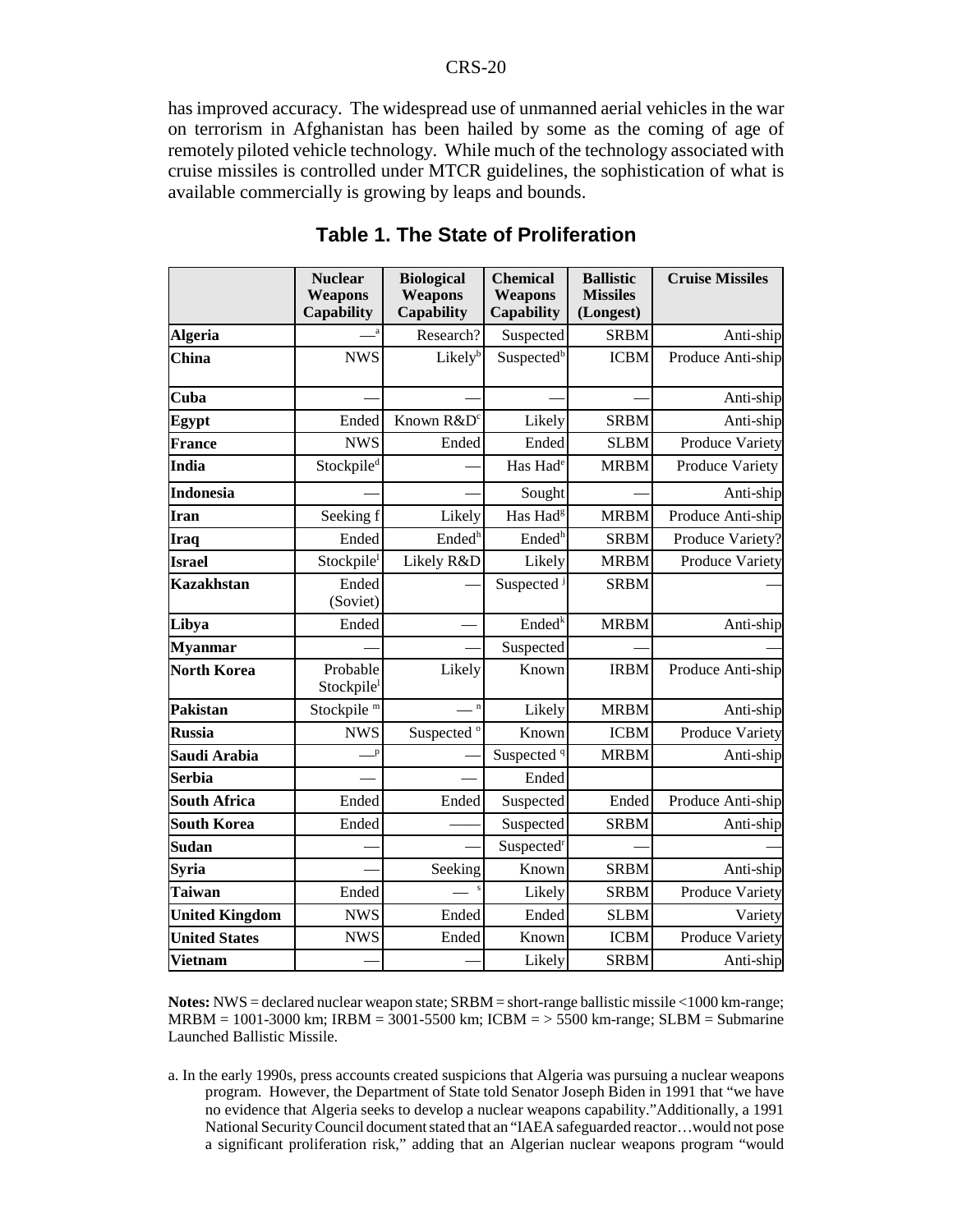probably require significant foreign assistance."For more information, see David Albright and Corey Hinderstein, "Algeria: Big Deal in the Desert?" *Bulletin of the Atomic Scientists;* May/Jun 2001; 57, 3; Research Library pg. 45. For an account of recently-released U.S. documents on the matter, see William Burr, Ed. "The Algerian Nuclear Problem, 1991: Controversy over the Es Salam Nuclear Reactor," National Security Archive Electronic Briefing Book No. 228, September 10, 2007. [http://www.gwu.edu/~nsarchiv/nukevault/ebb228/ index.htm]

- b. The State Department, in its 2005 report to Congress *Adherence to and Compliance with Arms Control, Nonproliferation, and Disarmament Agreements and Commitments* (hereafter, *Compliance 2005)*, noted that China previously had a biological weapon program and that it was highly probable that China remained noncompliant with obligations under the BW Convention. DoD stated that "...China may retain elements of its biological warfare program." Department of Defense*, Proliferation: Threat and Response*, January 2001, p. 15 (hereafter *PTR 2001*). Regarding CW, *Compliance 2005* reported that China retained the capacity to mobilize production, though information is insufficient to determine if it has a current R&D program.
- c. According to a 1998 Arms Control and Disarmament Agency compliance report, "The United States believes that Egypt had developed BW agents by 1972. There is no evidence to indicate that Egypt has eliminated this capability and it remains likely that the Egyptian capability to conduct BW continues to exist." These concerns are not expressed in similar reports issued in 2001 and 2005.
- d. India detonated a nuclear device in 1974 and claimed to detonate 5 nuclear devices in 1998 with varying yields. Estimates of its nuclear weapons stockpile vary widely, from 36 to 100.
- e. When it became a state party to the Chemical Weapons Convention, India admitted that it had produced a chemical weapons stockpile, but has since hosted all required CWC inspections. It retains the capability to produce CW. *PRT 2001*, p. 25.
- f. The most recent National Intelligence Estimate (NIE), released in December 2007, states that Iran had a nuclear weapons program in the past, but halted it in fall 2003. The NIE also states that the intelligence community assesses "with moderate confidence Tehran had not restarted its nuclear weapons program as of mid-2007," but adds that Iran "at a minimum is keeping open the option to develop nuclear weapons."
- g. Iran used chemical weapons in 1987 during the Iran-Iraq War and also supplied Libya with chemical weapons which were later used in Chad. *PTR 1997*, pp. 15-16. "It is also believed to be conducting research on nerve agents." *PTR 2001*, p. 36.
- h. Iraq destroyed its CW and BW stockpiles during the 1990s. Iraq used CW against Iran and against its own Kurdish population in the 1980s.
- I. Although press reports and the academic community generally report that Israel has between 75 and 200 nuclear weapons (including thermonuclear weapons), many of which could be deployed with its missile force, the Israeli government has not officially acknowledged the weapons' existence.
- j. Kazakhstan reportedly retained some Soviet-era CW stockpiles.
- k. Libya used Iranian-supplied chemical weapons in Chad. Libya declared to the OPCW on March 5, 2004 that it had produced 23 tons of mustard gas at Rabat between 1980 and 1990 and stored those materials at 2 sites. Libya also declared thousands of unfilled munitions.
- l. In total, it is estimated that North Korea has up to 50 kilograms of separated plutonium, enough for at least half a dozen nuclear weapons.
- m. Pakistan detonated several nuclear devices in May 1998. Its stockpile is estimated to be approximately 60 nuclear weapons.
- n. Pakistan is believed to have the resources and capabilities to support a limited biological warfare research and development effort," *PTR 2001*, p. 28.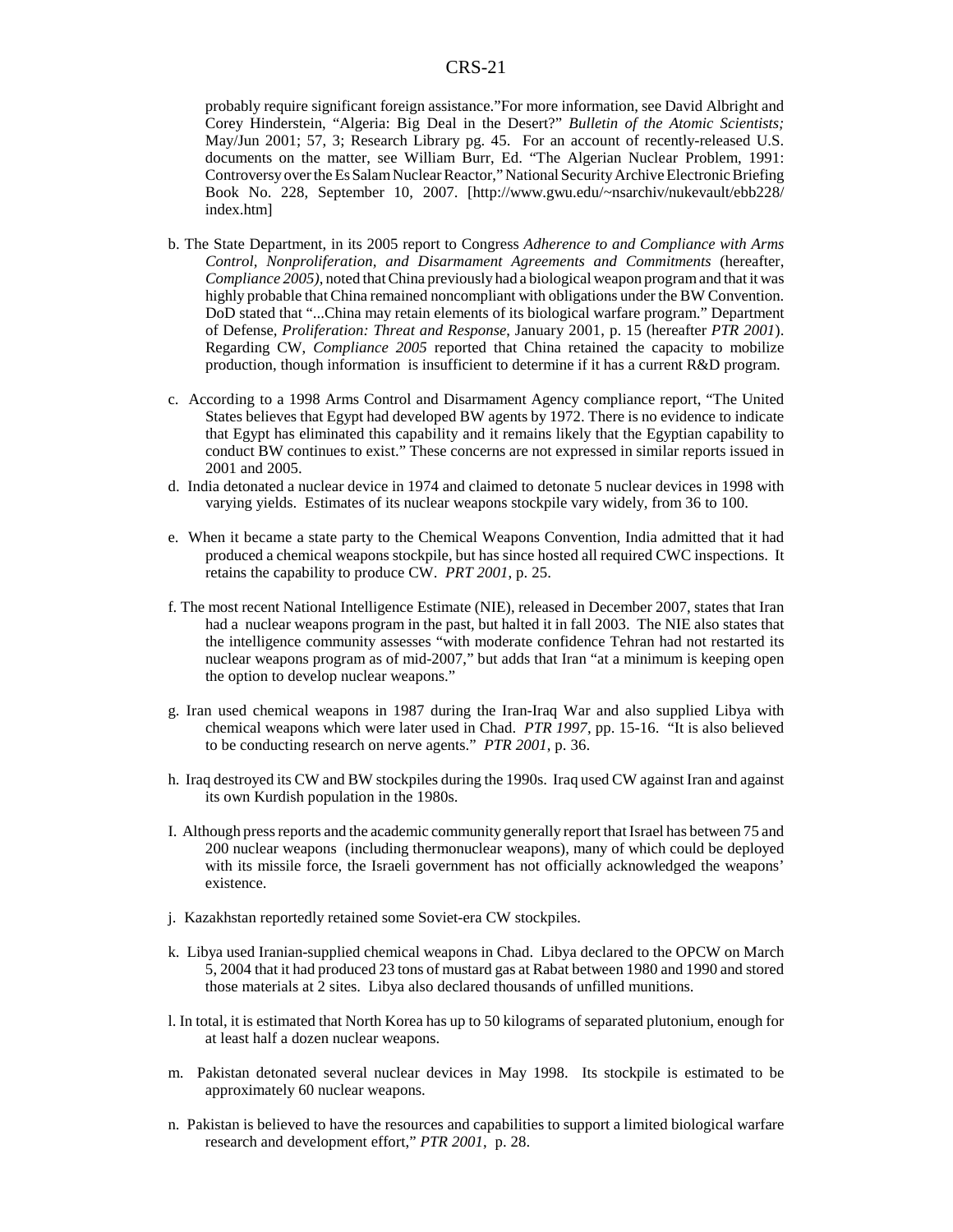- o. Russia acknowledged it had a clandestine BW program and claims to have stopped production. However, the U.S. is not assured that Russia is in compliance with the Biological Weapons Convention.
- p. There are reports of Saudi interest in funding the Pakistani nuclear programs and reports of visits by Saudis to Pakistani nuclear facilities. See Shahram Chubin, "Eliminating Weapons of Mass Destruction: The Persian Gulf Case," The Henry L. Stimson Center, March 1997, p. 20; "Saudi Arabia: Weapons of Mass Destruction Capabilities and Programs," Center for Nonproliferation Studies, Monterey Institute of International Studies; *New York Times*, July 10, 1999; Reuters, August 3, 1999; *New York Times*, August 7, 1994.
- q. There are unconfirmed reports that Saudi Arabia may have developed chemical warheads for its CSS-2 missiles. NBC Capabilities, Saudi Arabia, *Jane's NBC Defense Systems 1998-1999*. Also, *Defense and Foreign Affairs Weekly*, April 1991, reported Chinese assistance to Saudi Arabia in developing chemical warheads. Also, in the *Arms Control Reporter* as of March 13, 1991 and May 1992, 704.E-0.10.
- r. Sudan "may be interested in a biological weapons program as well." "Sudan, a party to the CWC, has been developing the capability to produce chemical weapons for many years. It historically has obtained help from foreign entities, principally in Iraq." Director of Central Intelligence, *WMD/ACM Dec 2001.*
- s. A 1998 Arms Control and Disarmament Agency compliance report states that the United States "believes that Taiwan has been upgrading its biotechnology capabilities," but adds that "[t]he evidence indicating a BW program is not sufficient to determine if Taiwan is engaged in activities prohibited by the BWC." This concern is not mentioned in similar reports issued in 2001 and 2005.

# **Trends Regarding NBC Weapons and Missiles**

Despite increasingly available technology, states are not driven inexorably toward acquiring NBC weapons and missiles, as is apparent in **Table 1**. Political and economic trends can yield incentives or disincentives for states (and, perhaps, terrorist organizations) to develop, maintain, or abandon NBC weapon or missile capabilities. Some developments in the last ten to fifteen years that have helped shape the international environment for nonproliferation are listed below. **Table 2** (page 29) shows membership in international control regimes.

The risk of a massive exchange of nuclear weapons, and of massive biological or chemical attacks, has decreased in the last decade. The reduction of nuclear weapons under START and the Moscow Treaty, continuing unilateral reductions, and improved safeguarding of nuclear weapons and materials continue to decrease the risk of nuclear war in Europe and North America, an accidental launch, and the proliferation of nuclear weapons.

More recently, the United States has established several vehicles to improve cooperation with allies on controlling the transfer of sensitive technologies, particularly to combat terrorist acquisition of NBC weapons and related materials. These include the G-8 Global Partnership, the Proliferation Security Initiative, and passage of U.N. Security Resolution 1540.

However, nuclear weapons threats obviously persist. Russia has thousands of nuclear weapons, a military doctrine that calls for the use of nuclear weapons to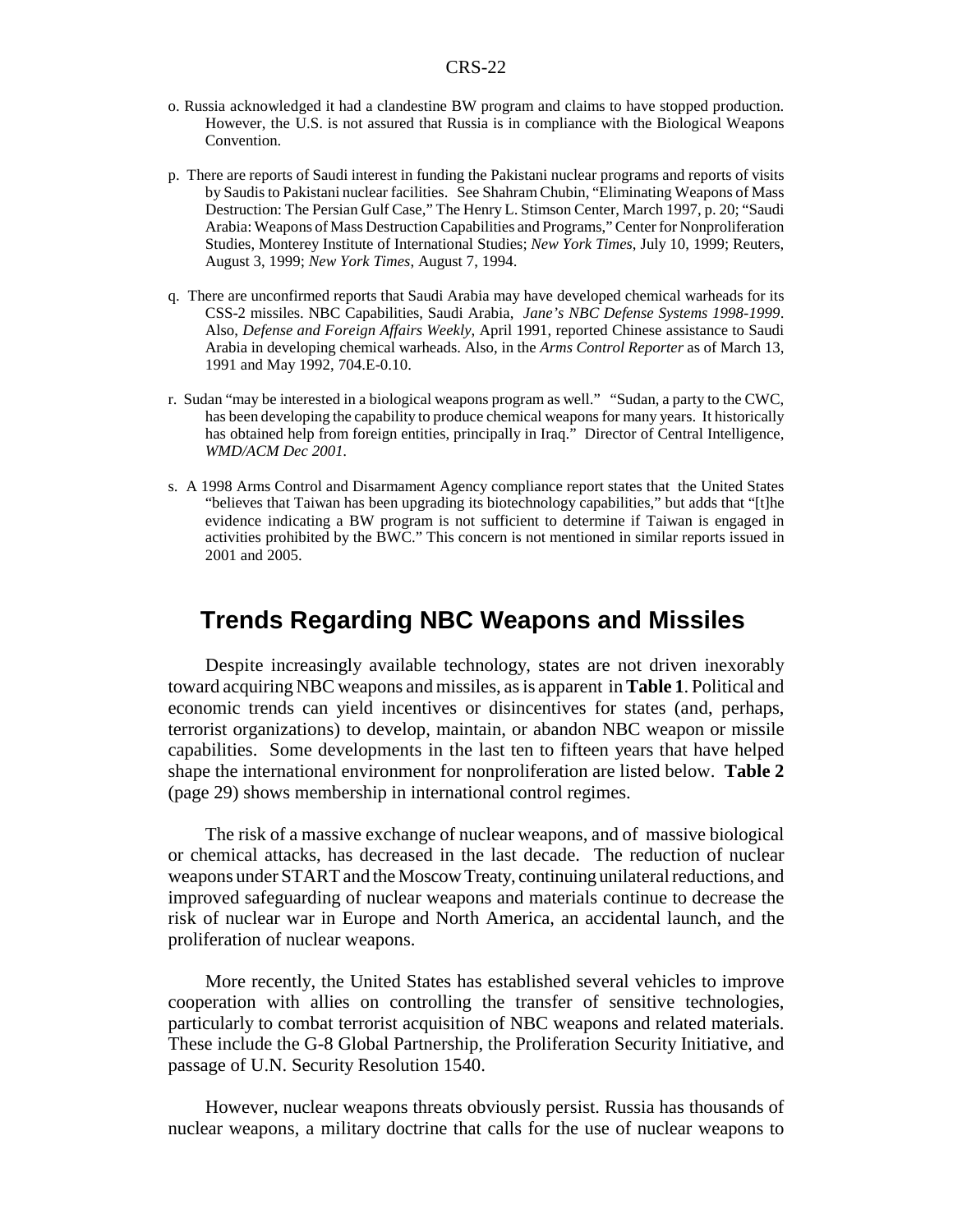prevent defeat on the battlefield, and large stockpiles of nuclear, chemical, and biological weapons material. Several Russian organizations have provided WMD technology to Iran, North Korea, and other potentially hostile countries. Russian scientists reportedly have aided other states' WMD programs.<sup>70</sup>

Additionally, there is the possibility that, in the near future, there will be no U.S.-Russian strategic nuclear arms control agreements. The START Treaty expires in December 2009. Russia and the United States could extend the treaty for another five years. The two governments have held some preliminary discussions about START's future, but have not reached agreement. The Moscow Treaty, which entered into force in 2003, has no verification regime and expires at the end of 2012.

China has joined the NPT and NSG, ratified the CWC, stopped nuclear tests, halted fissile material production, and signed the CTBT. It also agreed not to export complete missiles controlled by the MTCR guidelines (Category I). But China is modernizing its nuclear missile force (though its size is not expected to approach that of the United States or Russia); maintains CW and possibly BW stocks and provides missile technology to Iran, Pakistan, North Korea, and Syria; and has adopted a threatening posture toward Taiwan.<sup>71</sup>

States adopted export controls and joined and strengthened multilateral control regimes in the 1990s in the areas of nuclear weapons, missile technology, and chemical weapons. Some developments were:

- Indefinite extension of the NPT in 1995 and 1998 Additional Protocol for strengthened nuclear safeguards.
- Comprehensive Test Ban Treaty was signed by many countries and may reduce the likelihood that some additional countries will develop, test, and deploy nuclear weapons.
- MTCR created (1987), since strengthened and expanded to control missile technology.
- Chemical Weapons Convention entered into force (1997), decreasing the likelihood of large-scale CW production and use.

Nevertheless, the future of multilateral arms control appears dim, with no plans for the United States to approve ratification of the CTBT, no plans to create a workable verification protocol under the BWC and little movement forward in crafting a treaty to end fissile material production for use in nuclear weapons.

#### **NBC Suppliers**

Former Director of National Intelligence, John Negroponte, told Congress in February 2006 that

Technologies, often dual-use, move freely in our globalized economy, as do the scientific personnel who design them. So it is more difficult for us to track efforts

 $70$  Tenet, "Post-9/11 Threat," p.13.

<sup>71</sup> See *PTR 2001*, p. 14.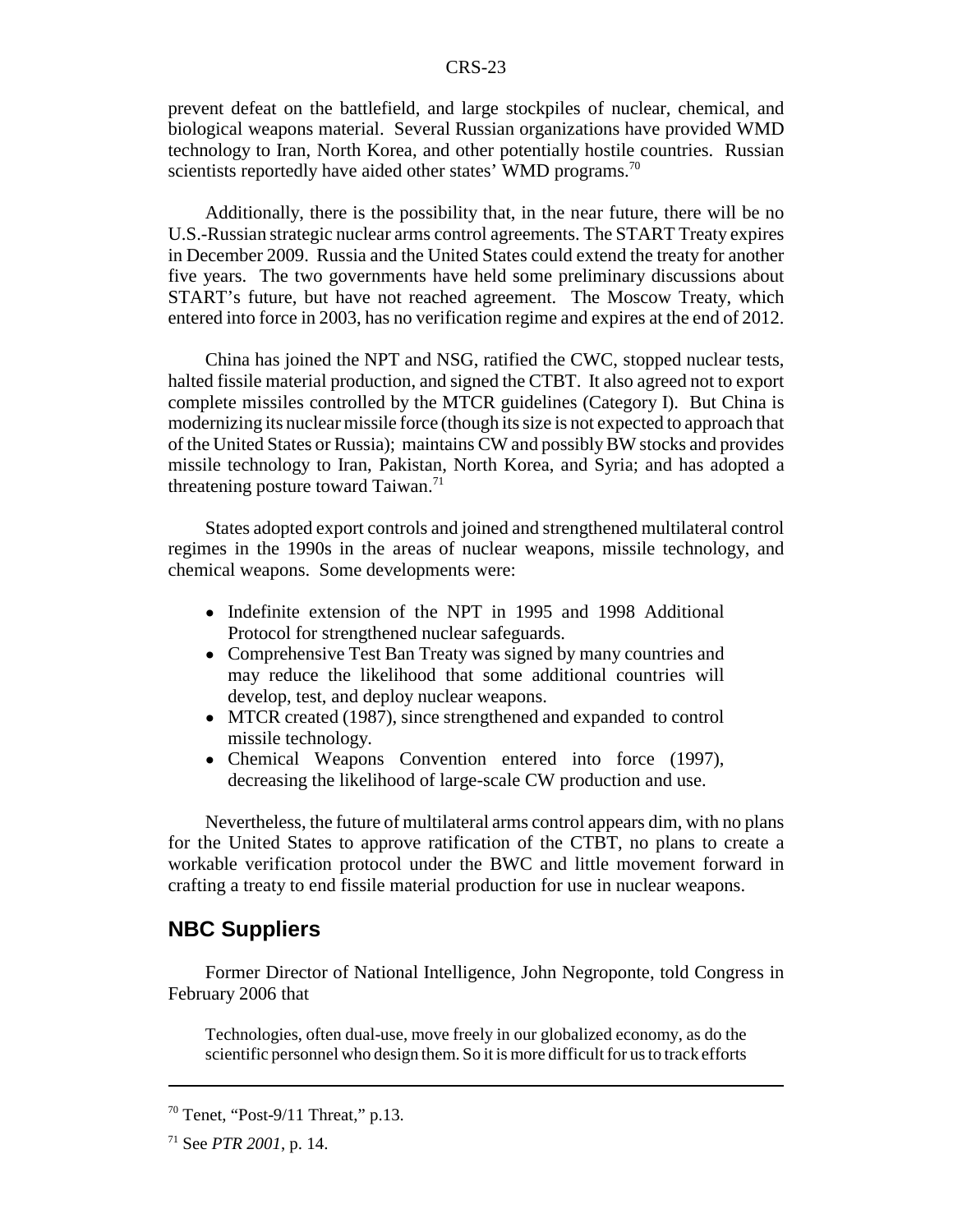to acquire those components and production technologies that are so widely available...We also are focused on the potential acquisition of such nuclear, chemical, and/or biological weapons — or the production technologies and materials necessary to produce them — by states that do not now have such programs, terrorist organizations like al-Qa'ida and by criminal organizations, alone or via middlemen.72

Elements in countries such as North Korea, China, and Russia continue to be primary suppliers of NBC weapons-related technology. But U.S. intelligence officials have expressed concern in recent years about a second tier of suppliers. Then- DCI Tenet testified in 2002 that

it's important to focus on the totality of what's going on, it's the combination of the Russian assistance, the Chinese assistance, the North Korean assistance that allows people to mix and match, create an indigenous capability that then threatens us that becomes available for secondary proliferation.<sup>73</sup>

Tenet further warned in 2003 that "[w]ith the assistance of proliferators, a potentially wider range of countries may be able to develop nuclear weapons by "leapfrogging" the incremental pace of weapons programs in other countries."74 He also noted that BW and CW programs in "countries of concern are becoming less reliant on foreign suppliers — which complicates our ability to monitor programs via their acquisition activities."

As Negroponte suggested, non-state actors could well continue to play an important role in proliferation. Tenet was more emphatic in 2003, asserting that

we have entered a *new world of proliferation*. In the vanguard of this new world are knowledgeable non-state purveyors of WMD materials and technology. Such non-state outlets are increasingly capable of providing technology and equipment that previously could only be supplied by countries with established capabilities. [Emphasis in original.]

The Khan network has probably been damaged considerably, but some elements of it may still exist.<sup>75</sup> Additionally, other similar networks could take its place.

 $72$  Statement by the Director of National Intelligence, John D. Negroponte to the Senate Armed Services Committee, "Annual Threat Assessment of the Director of National Intelligence for the Senate Armed Services Committee," February 28, 2006.

<sup>&</sup>lt;sup>73</sup> DCI Tenet statement during question and answer session of Senate Armed Services Committee hearing on the Worldwide Threat, March 19, 2002.

<sup>74</sup> Tenet, "The Worldwide Threat in 2003: Evolving Dangers in a Complex World," DCI's Worldwide Threat Briefing February 11, 2003.

<sup>75</sup> CRS Report RL34248, *Pakistan's Nuclear Weapons:Proliferation and Security Issues*, by Paul Kerr and Mary Beth Nicotine.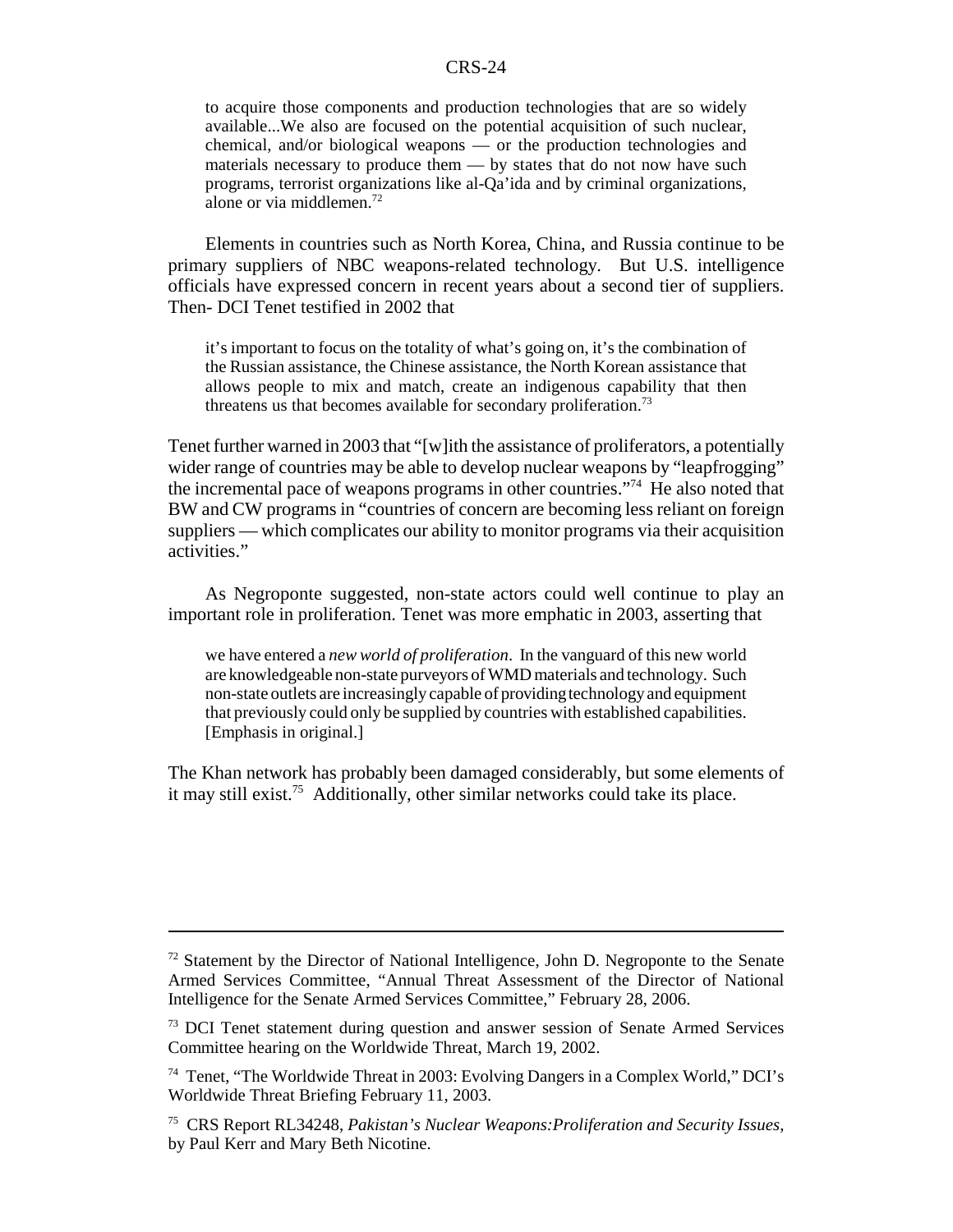|                                        | <b>NPT</b>               | <b>CWC</b>               | <b>BWC</b>  | <b>CTBT</b>              | <b>NSG</b>               | <b>MTCR</b>              | <b>IAEA</b><br>safeguards |
|----------------------------------------|--------------------------|--------------------------|-------------|--------------------------|--------------------------|--------------------------|---------------------------|
| <b>Algeria</b>                         | $\mathbf R$              | $\mathbb{R}$             | $\mathbf R$ | $\mathbf R$              |                          |                          | All                       |
| <b>China</b>                           | ${\bf R}$                | $\mathbf R$              | $\mathbf R$ | S                        | P                        | Pledged                  | Some <sup>a</sup>         |
| Cuba                                   | ${\bf R}$                | $\mathbf R$              | $\mathbf R$ |                          |                          |                          | All                       |
| Egypt                                  | $\overline{\text{R}}$    | $\overline{\phantom{0}}$ | S           | S                        | $\qquad \qquad$          | $\qquad \qquad$          | All                       |
| <b>Ethiopia</b>                        | $\overline{\text{R}}$    | ${\bf R}$                | $\mathbf R$ | $\mathbf R$              | $\equiv$                 | $\equiv$                 | All                       |
| <b>France</b>                          | ${\bf R}$                | ${\bf R}$                | $\mathbf R$ | ${\bf R}$                | $\mathbf{P}$             | $\mathbf{P}$             | Some <sup>a</sup>         |
| <b>India</b>                           | $\overline{\phantom{0}}$ | $\mathbf R$              | ${\bf R}$   | $\overline{\phantom{0}}$ | Pledged                  | Pledged                  | Some                      |
| <b>Indonesia</b>                       | $\mathbf R$              | $\mathbf R$              | $\mathbf R$ | S                        |                          |                          | All                       |
| Iran                                   | $\mathbf R$              | ${\bf R}$                | $\mathbf R$ | S                        |                          |                          | All                       |
| Iraq                                   | $\mathbf R$              | $\overline{\phantom{0}}$ | $\mathbf R$ | $\overline{\phantom{0}}$ |                          | $\overline{\phantom{0}}$ | All                       |
| <b>Israel</b>                          | $\equiv$                 | S                        |             | S                        | $\overline{\phantom{0}}$ | Adherent                 | Some                      |
| <b>Kazakhstan</b>                      | ${\bf R}$                | $\mathbf R$              |             | $\mathbf R$              |                          |                          | All                       |
| Libya                                  | $\mathbf R$              | $\mathbf R$              | $\mathbf R$ | $\mathbf R$              |                          |                          | All                       |
| <b>Myanmar</b><br>(Burma)              | $\mathbf R$              | S                        | S           | S                        |                          |                          | All                       |
| North Korea <sup>c</sup>               | withdrew                 | $\overline{\phantom{0}}$ | $\mathbf R$ |                          |                          |                          |                           |
| Pakistan                               |                          | ${\bf R}$                | $\mathbf R$ |                          |                          |                          | Some                      |
| <b>Russia</b>                          | $\mathbf R$              | $\mathbf R$              | $\mathbf R$ | $\mathbf R$              | P                        | ${\bf P}$                | Some <sup>a</sup>         |
| Saudi Arabia                           | ${\bf R}$                | ${\bf R}$                | $\mathbf R$ | $\overline{\phantom{0}}$ | $\overline{\phantom{0}}$ | $\equiv$                 | $\qquad \qquad$           |
| <b>South Africa</b>                    | $\mathbf R$              | $\mathbf R$              | ${\bf R}$   | $\mathbb{R}$             | $\, {\bf P}$             | $\, {\bf P}$             | All                       |
| <b>South Korea</b>                     | $\mathbf R$              | ${\bf R}$                | $\mathbf R$ | $\mathbf R$              | $\mathbf{P}$             | $\overline{P}$           | All                       |
| <b>Sudan</b>                           | $\, {\bf R}$             | $\, {\bf R}$             | $\mathbf R$ | $\mathbf R$              |                          |                          | All                       |
| <b>Syria</b>                           | $\mathbf R$              | $\overline{\phantom{0}}$ | S           | $\overline{\phantom{0}}$ |                          | $\overline{\phantom{0}}$ | All                       |
| <b>Thailand</b>                        | $\mathbf R$              | $\mathbf R$              | $\mathbf R$ | S                        |                          |                          | All                       |
| <b>United</b><br>Kingdom               | $\mathbf R$              | $\mathbf R$              | $\mathbf R$ | $\mathbf R$              | P                        | $\, {\bf P}$             | Some <sup>a</sup>         |
| <b>United States</b>                   | $\mathbf R$              | ${\bf R}$                | $\mathbf R$ | S                        | $\mathbf{P}$             | $\mathbf{P}$             | Some <sup>a</sup>         |
| <b>Vietnam</b>                         | $\mathbf R$              | ${\bf R}$                | $\mathbf R$ | $\mathbf R$              | $\overline{\phantom{0}}$ | $\overline{\phantom{0}}$ | All                       |
| Yugoslavia<br>(Serbia &<br>Montenegro) | ${\bf R}$                | ${\bf R}$                | $\mathbf R$ | ${\bf R}$                | $\overline{\phantom{0}}$ | $\overline{\phantom{0}}$ | All                       |

#### **Table 2. International Commitments**

**Sources:** International Atomic Energy Agency [http://www.iaea.org/Publications/Documents/ Treaties/npt.html]; [http://www.opbw.org] [http://www.opcw.org] [http://www.ctbto.org].

**Notes:** NPT = Nuclear Non-Proliferation Treaty; CWC = Chemical Weapons Convention; BWC = Biological Weapons Convention; CTBT = Comprehensive Test Ban Treaty; NSG = Nuclear Suppliers Group; MTCR = Missile Technology Control Regime; IAEA safeguards = Inspections of facilities under an agreement with the International Atomic Energy Agency.  $P =$  Participant;  $R =$  Ratified or acceded; S = Signed but not yet ratified; Pledged = Unilaterally agreed not to export missiles that meet MTCR thresholds; Adherent = Entered an international agreement with the United States to abide by MTCR.

a. The 5 nuclear weapon states have voluntary inspections at some, but not all facilities.

b. The IAEA applies safeguards to the nuclear facilities in Taiwan, but recognizes the PRC as the only government to represent China.

c. North Korea announced its withdrawal from the NPT January 10, 2003. Whether the government remains an NPT state-party is unclear.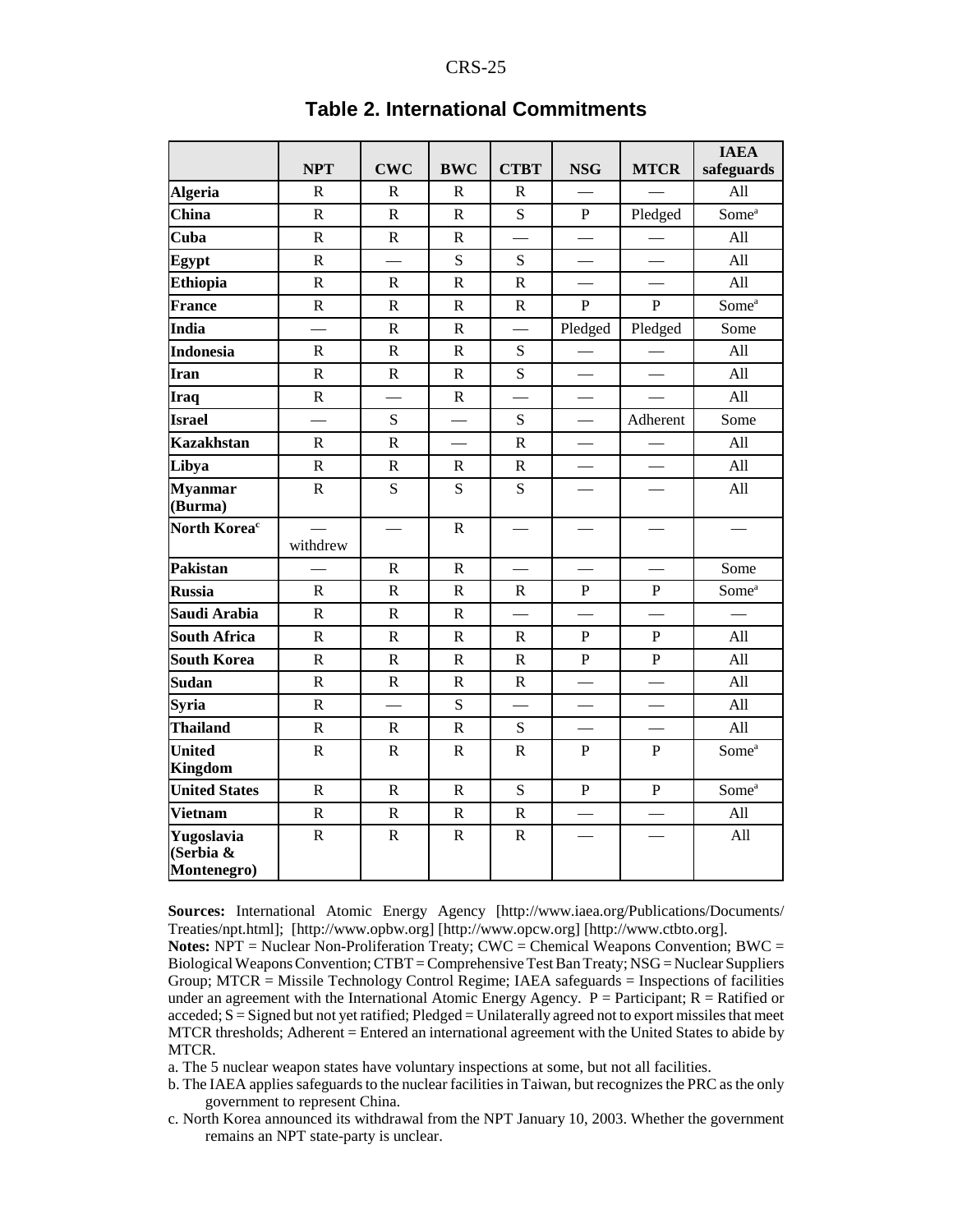# **Appendix. Risks of Nuclear Conflict**

The risk of nuclear weapons use can be roughly estimated using such factors as:

- the existence of nuclear weapons and delivery systems in various countries
- information on the readiness of those weapons for use (weaponization, deployment, alert status)
- evidence indicating that the conditions for using nuclear weapons in a country's strategy and doctrine were close to being met
- the level of conflict between a nuclear-armed state and its adversary(ies)
- the level of frustration with a long confrontation that was inflicting heavy casualties, draining national resources and patience, and challenging the leader's credibility, even if not threatening national integrity.

It is possible that as more countries acquire nuclear weapons or expand their nuclear arsenals, the likelihood they will use nuclear weapons will increase. The acquisition of nuclear weapons by countries with inadequate command and control systems, vague strategic doctrine (or aggressive operational doctrine), and poor intelligence on enemy capabilities and intentions could particularly increase the risk of nuclear warfare.

**Table 3** highlights some key events since the development of nuclear weapons that analysts use to assess the risk of nuclear warfare. Many national security analysts agree that the risk of nuclear warfare rose in the early 1950s and probably peaked during the Cuban Missile Crisis. Tensions remained relatively high through the 1960s, leading to a high risk of Sino-Soviet confrontation in 1969. The early 1980s saw renewed risk of US-USSR nuclear warfare, but that risk declined precipitously with Gorbachev's opening of the USSR. With the addition of new, de facto nuclear weapon states, new risks have emerged in the Middle East, South Asia, and on the Korean Peninsula. The clash in Kargil and ongoing Indian and Pakistani tensions probably present the greatest risk of nuclear war since the end of the Cold War.

Several European and Canadian defense experts expressed the view in 2000 that the threat of nuclear war has diminished substantially over the past decade and their feeling of safety has increased.<sup>76</sup> Views that the threat has diminished may reflect the probability that a future nuclear war is more likely to occur in Asia or the Middle East.

Although the nuclear arsenals of China, India, and Pakistan are now considered primarily to be deterrent forces, some analysts are concerned these countries may be

<sup>76</sup> *The Ottawa Citizen*, August 25, 2000, cited in the *Ballistic Missile Defense Organization External Affairs Digest*, August 31, 2000; Carnegie Endowment for International Peace, "Why U.S. Allies Do Not See a Missile Threat," September 21, 2000.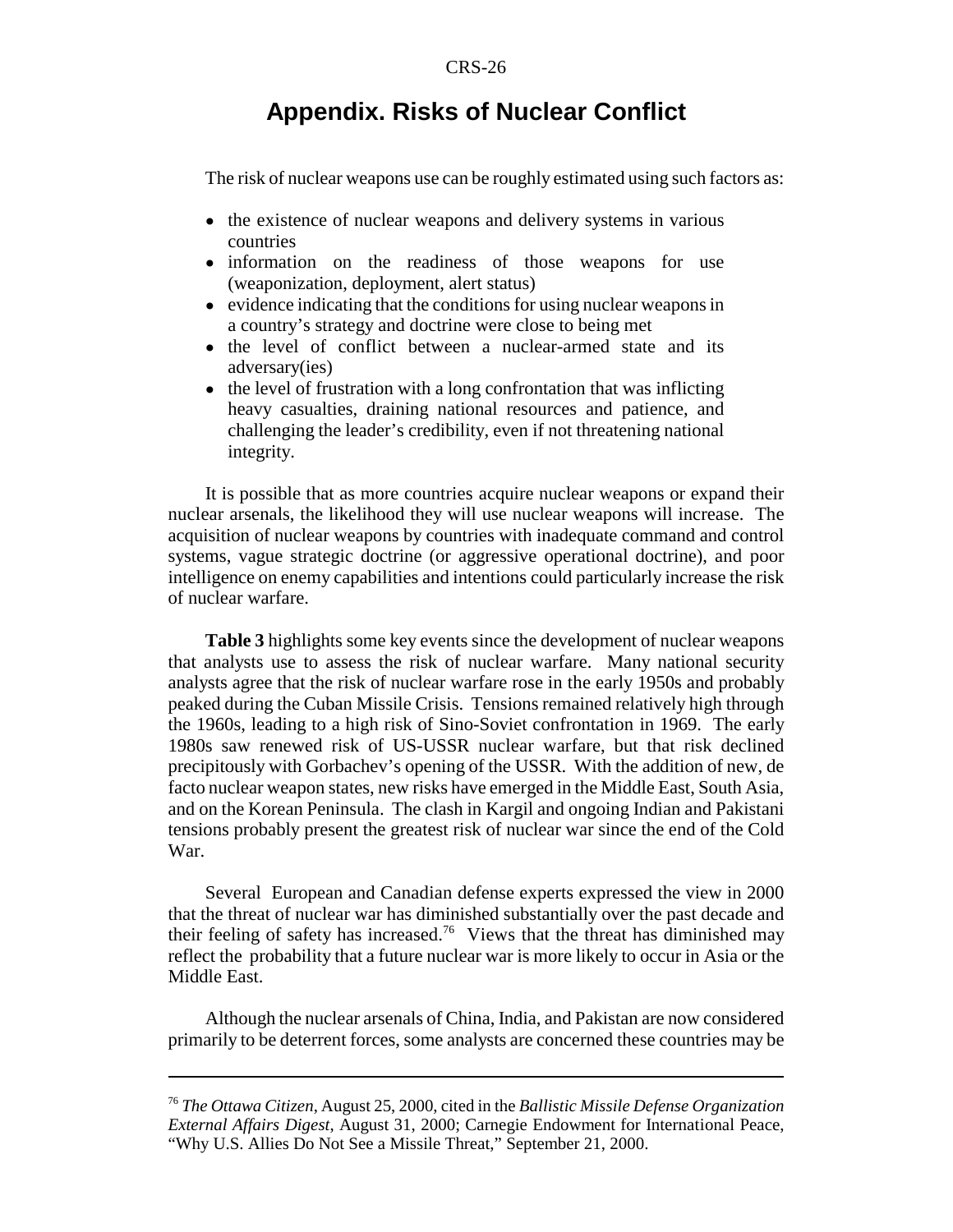adopting doctrine calling for the tactical use of nuclear weapons under dire circumstances in regional conflicts. Others worry that the very existence of nuclear weapons in the arsenals of antagonist countries raises the probability of nuclear war through miscalculation or desperation, if not in response to national doctrine. Other analysts contend the possession of nuclear weapons by one country in a conflict is likely to deter other countries from using their own nuclear weapons or, generally, attempting to conquer the nuclear-armed country.<sup>77</sup> The tense situation along the Line of Control in Kashmir has generated significant media coverage about what might trigger a nuclear war in South Asia.78

In addition, the fact that a future nuclear attack may consist of a small number of detonations rather than a catastrophic exchange of hundreds or thousands of nuclear warheads may lead some to feel the threat is reduced. Other observers regard any developments that make nuclear weapons more usable (i.e., smaller yields, less radiation fallout, or tailored for specific missions) as potentially destabilizing. This perspective underlined much of the recent criticism of leaks surrounding the new U.S. Nuclear Posture Review. A resumption of nuclear testing would probably also be viewed by observers in that camp as destabilizing.

<sup>77</sup> For further discussion of deterrence, see CRS Report RL30623, *Nuclear Weapons and Ballistic Missile Proliferation in India and Pakistan*; and "Israel's Nuclear History," *Jane's Intelligence Review,* July 2000, p. 14. See also Rodney Jones, "Minimum Nuclear Deterrence Postures in South Asia: An Overview," Final Report, October 1, 2001, prepared for the Defense Threat Reduction Agency.

<sup>78</sup> See CRS Report RS21237, *Indian and Pakistani Nuclear Weapons Status*, by Sharon Squassoni.